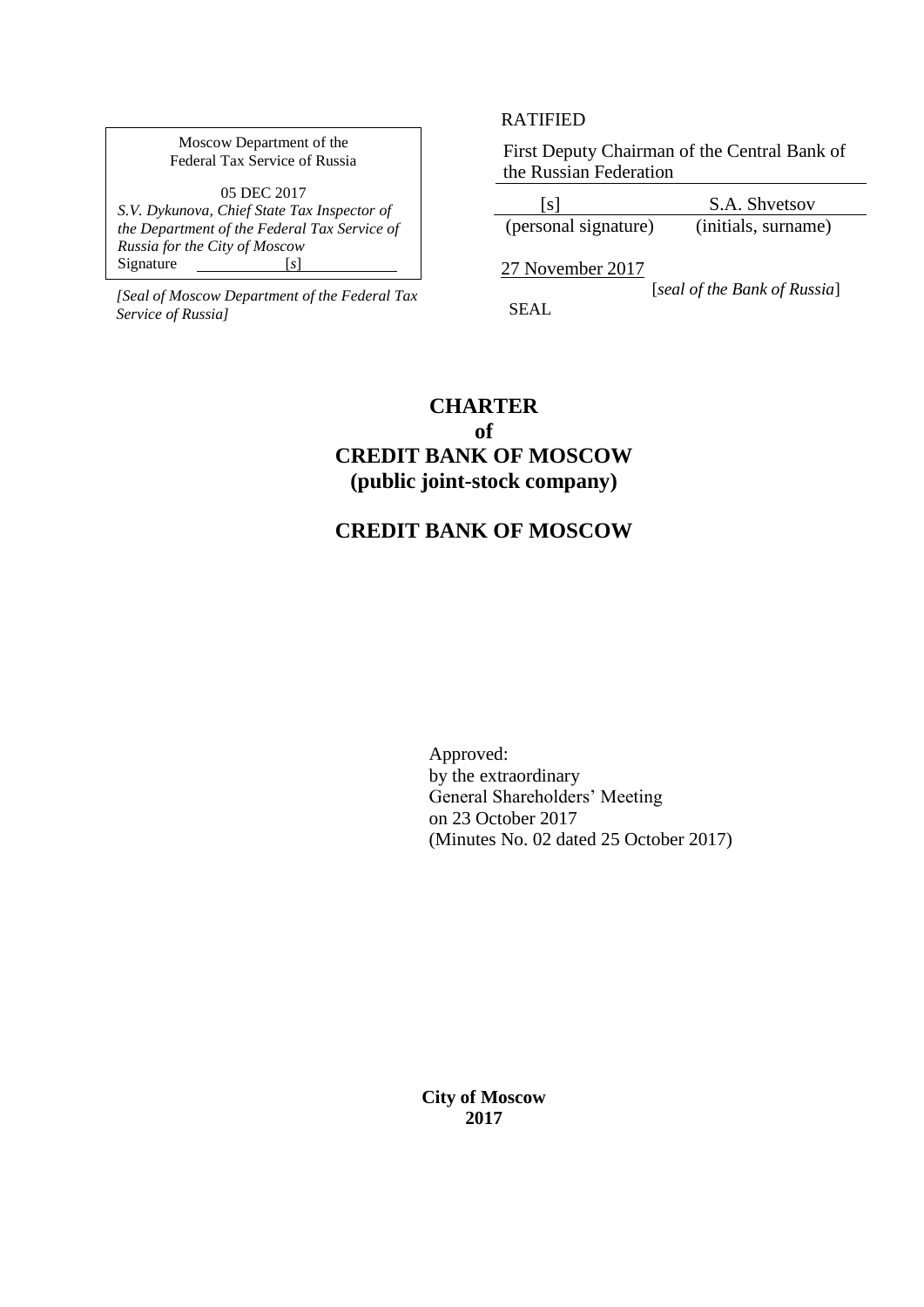## Contents

| Article 16. CONTROL OVER FINANCIAL AND BUSINESS ACTIVITIES OF THE BANK25 |  |
|--------------------------------------------------------------------------|--|
|                                                                          |  |
| Article 18. THE BANK'S ACCOUNTING AND REPORTING. KEEPING OF DOCUMENTS 32 |  |
|                                                                          |  |
|                                                                          |  |
|                                                                          |  |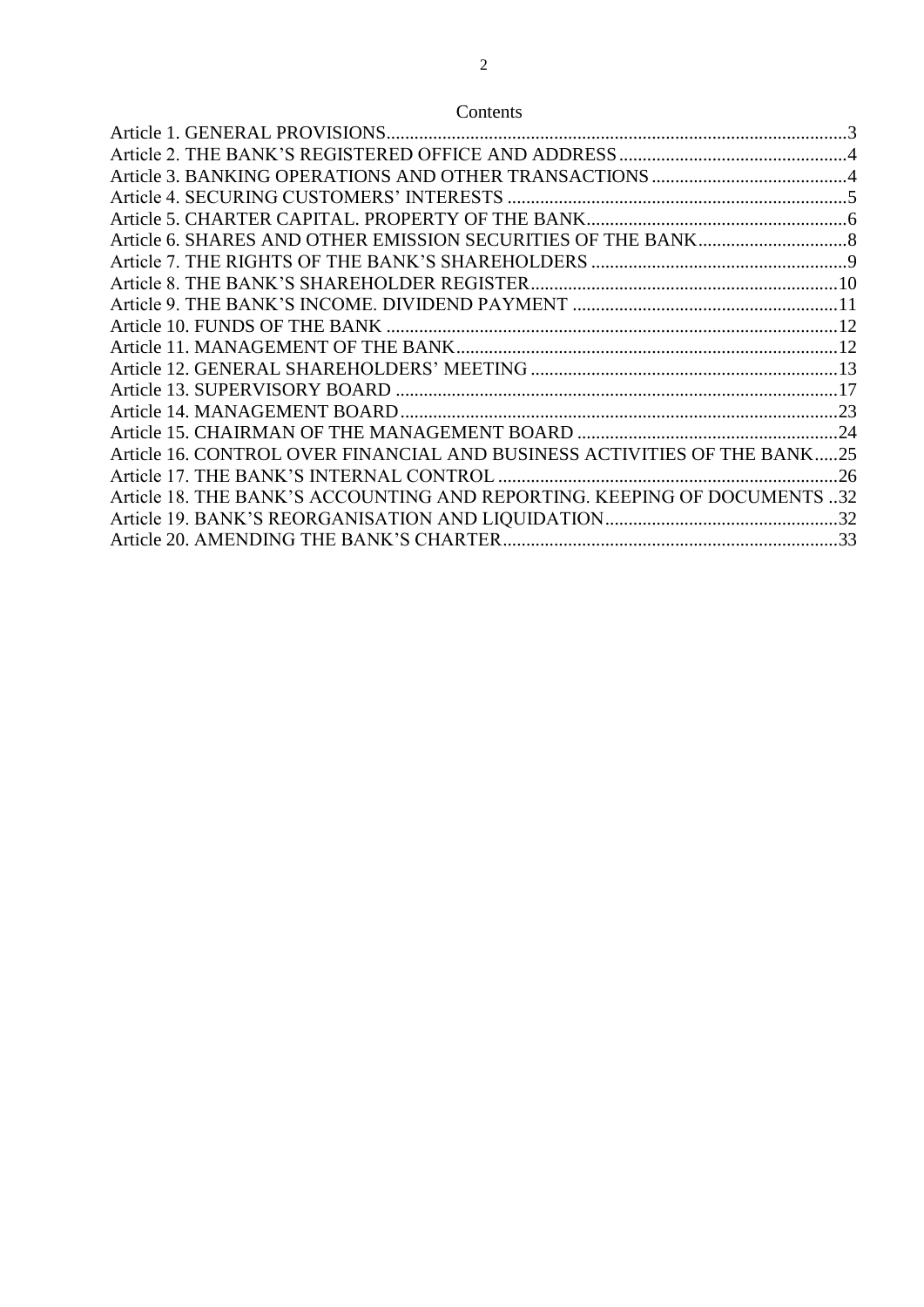#### **Article 1. GENERAL PROVISIONS**

1.1. CREDIT BANK OF MOSCOW (public joint-stock company) CREDIT BANK OF MOSCOW, hereinafter referred to as "the Bank", is a credit organisation.

The Bank was created by resolution of the founders' meeting dated 23.06.1992 (minutes No. 3) under the name of Commercial Bank "Credit Bank of Moscow".

By resolution of the Shareholders' Meeting dated 02.04.1993 (minutes No. 10), the Bank was renamed Joint-Stock Commercial Bank "Credit Bank of Moscow".

By resolution of the General Shareholders' Meeting dated 15.09.1994 and 25.01.1995 (minutes No. 1/15 and No. 2), the Bank was reorganised by way of transformation into a limited liability company under the name of Commercial Bank "Credit Bank of Moscow" (Limited Liability Company) that succeeded thereto in respect of all liabilities owed to all of its creditors and by all of its debtors, including any contested liabilities.

By resolution of the General Members' Meeting dated 27.08.1998 (minutes No. 11), its full name was restyled as COMMERCIAL BANK "CREDIT BANK OF MOSCOW" (Limited Liability Company) and an abbreviated name, CB "CREDIT BANK OF MOSCOW" LLC, was defined.

By resolution of the General Meeting dated 20.04.1999 (minutes No. 6), the Bank was reorganised by way of transformation into an open joint-stock company under the names of CREDIT BANK OF MOSCOW (open joint-stock company) CREDIT BANK OF MOSCOW that succeeded thereto in respect of all liabilities owed to all of its creditors and by all of its debtors, including any contested liabilities.

By resolution of the extraordinary General Shareholders' Meeting dated 03.03.2016 (minutes No. 01), the Bank's full corporate and abbreviated corporate names were brought in line with requirements of applicable Russian laws and changed to CREDIT BANK OF MOSCOW (public joint-stock company), CREDIT BANK OF MOSCOW.

1.2. The Bank's Russian full corporate name is «МОСКОВСКИЙ КРЕДИТНЫЙ БАНК» (публичное акционерное общество).

1.3. The Bank's Russian abbreviated corporate name is ПАО "МОСКОВСКИЙ КРЕДИТНЫЙ БАНК".

1.4. The Bank's English full corporate name is CREDIT BANK OF MOSCOW (public joint-stock company).

1.5. The Bank's English abbreviated corporate name is CREDIT BANK OF MOSCOW.

1.6. The Bank shall have an exclusive right to use its corporate names.

1.7. The Bank shall have a round seal quoting the Bank's Russian full corporate name, the Bank's registered address and details of the Bank's registration by the Bank of Russia and inclusion in the Unified State Register of Legal Entities, stamps and letterheads with its full corporate name, its own logo, its registered trade mark and other means of identification necessary for the Bank's operations.

1.8. The Bank is a legal entity and has its own separate property on its independent balance sheet, it may, on its own behalf, acquire and exercise any rights and interests, assume obligations, sue and be sued.

The Bank forms part of the integral banking system of the Russian Federation and acts in compliance with applicable Russian laws, the Bank of Russia's regulations, and this Charter.

1.9. The Bank is deemed incorporated upon its state registration under federal laws.

1.10. The Bank's shareholders may be legal entities and / or individuals.

1.11. The Bank's obligations may be enforced against all its property. Any shareholders may dispose of their shares without consent of any other shareholders or the Bank.

The Bank shall not be liable for any obligations of its shareholders. The Bank shall not be liable for any obligations of the state. The state shall not be liable for any obligations of the Bank, unless the state has assumed any such obligations.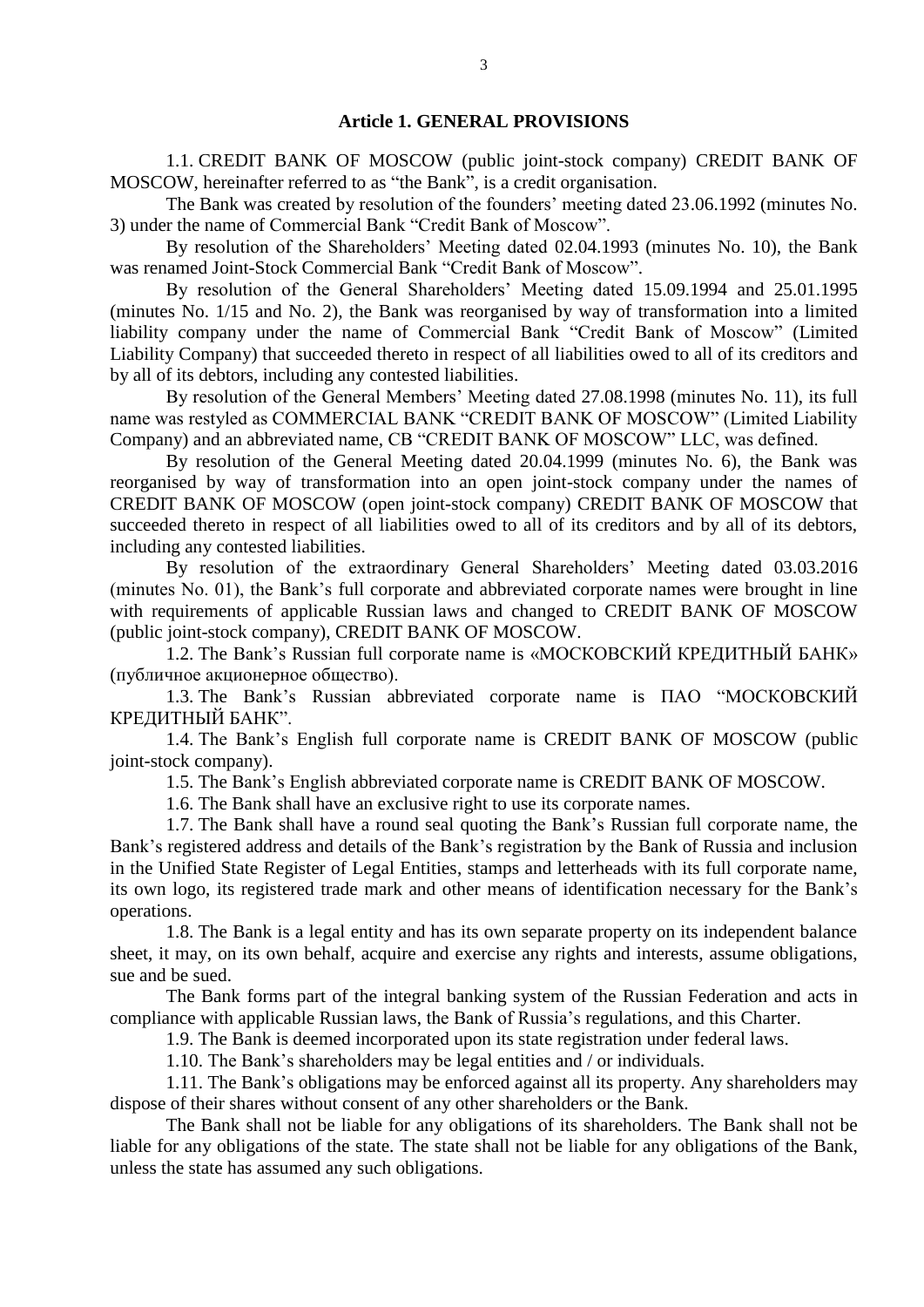The Bank shall not be liable for any obligations of the Bank of Russia. The Bank of Russia shall not be liable for any obligations of the Bank, unless the Bank of Russia has assumed any such obligations.

No legislative, executive or local authorities may interfere with the Bank's activities except as stipulated by federal laws.

1.12. The Bank may participate independently or jointly with any other legal entities or individuals in any other commercial or non-commercial organisations and their associations, bank groups and bank holding companies in and outside the Russian Federation under the current laws of the Russian Federation and the respective foreign country.

1.13. The Bank may set up subsidiaries and representative offices in and outside the Russian Federation under the laws of the Russian Federation or foreign countries where they are located.

The Bank may grant its subsidiaries and representative offices any rights provided for by this Charter without conferring them the rights of a legal entity.

1.14. The Bank is formed for an indefinite term of operation and shall carry out its activity under licenses issued by the Bank of Russia.

## **Article 2. THE BANK'S REGISTERED OFFICE AND ADDRESS**

2.1. The Bank's corporate seat is in Moscow.

2.2. The Bank's address is 2 (bldg. 1), Lukov pereulok, Moscow, 107045.

## **Article 3. BANKING OPERATIONS AND OTHER TRANSACTIONS**

3.1. The Bank may perform the following banking operations:

3.1.1. To take corporate and private monetary deposits (demand and time);

3.1.2. To invest funds mentioned in clause 3.1.1. hereof on its behalf and for its own account;

3.1.3. To open and maintain corporate and private bank accounts;

3.1.4. To make money transfers as instructed by individuals and legal entities, including correspondent banks, through their accounts.

3.1.5. To collect cash, promissory notes, payment and settlement instruments and to render cash management services to individuals and legal entities;

3.1.6. To purchase and sell foreign currency in physical or book-entry form;

3.1.7. To take deposits of and allocate precious metals;

3.1.8. To issue bank guarantees;

3.1.9. To make non-account fund transfers including electronic fund transfers (except postal transfers);

3.2. In addition to the banking operations set out in clause 3.1 hereof, the Bank may make the following transactions:

3.2.1. To issue surety bonds for payment claims to any third parties;

3.2.2. To acquire payment claims to any third parties;

3.2.3. To carry out trust management of monies and any other property under contracts with individuals or legal entities;

3.2.4. To deal with precious metals and gems in compliance with the legislation of the Russian Federation;

3.2.5. To lease special premises or vaults therein to individuals and legal entities for storage of documents and valuables;

3.2.6. To make leasing transactions;

3.2.7. To render consulting and information services.

3.3. The Bank may make any other transactions under the laws of the Russian Federation.

All the banking operations and transactions listed in clauses 3.1 and 3.2 hereof shall be made in roubles and, subject to a relevant license issued by the Bank of Russia, in foreign currency.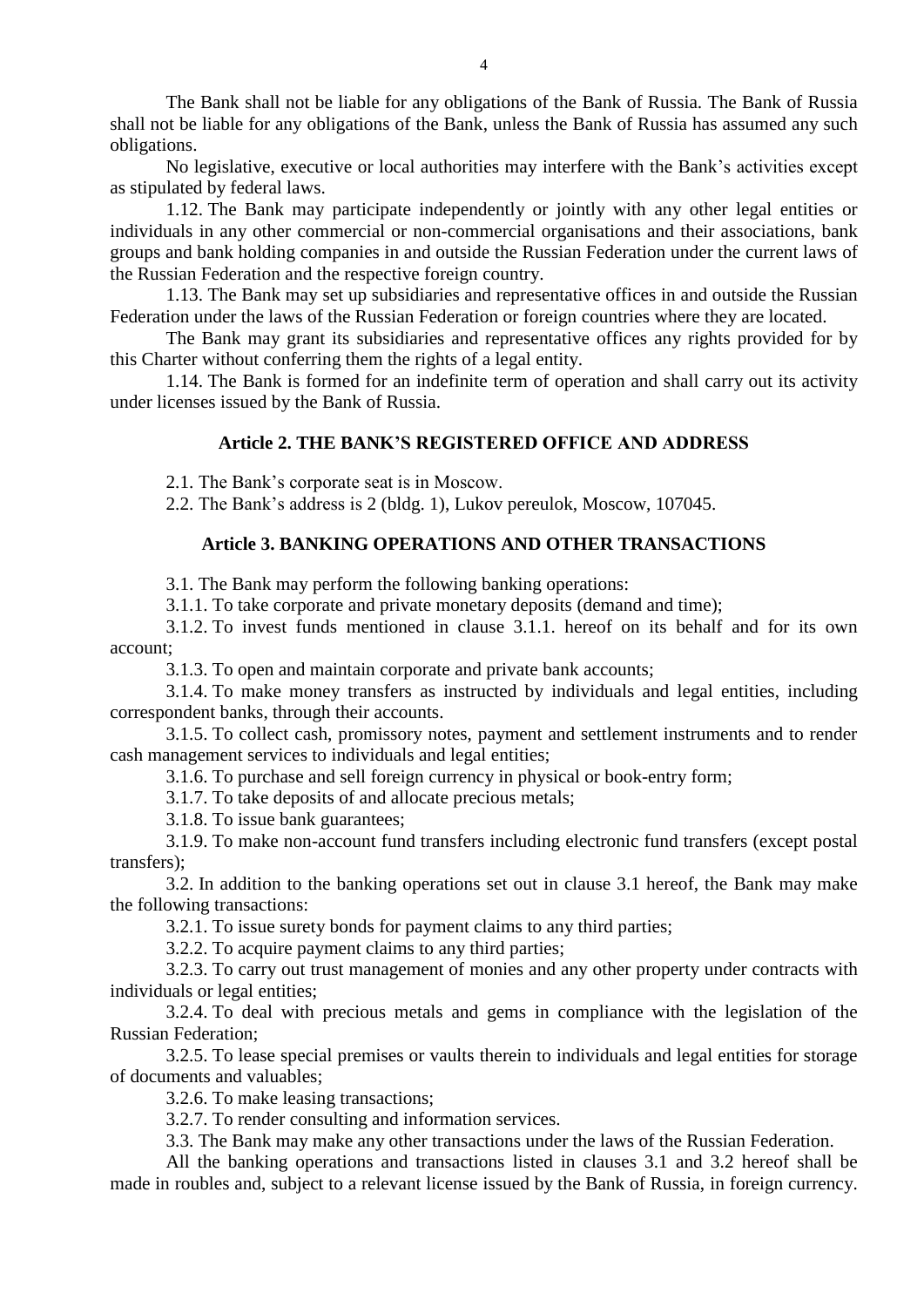Rules for banking operations, including rules for their material and technical support, are established by the Bank of Russia under federal laws.

The Bank shall open a correspondent account with the Bank of Russia's agency to make transactions and deposit monies. The Bank may open correspondent accounts with any other banks.

3.4. Under the banking license of the Bank of Russia, the Bank may issue, purchase, sell, register, deposit and perform any other transactions with securities having the effect of payment instruments, securities evidencing attraction of monies into deposits and bank accounts, and any other securities dealing in which does not require a special license under the federal legislation, and carry out trust management of such securities under contracts with individuals and legal entities.

The Bank may perform professional activities in the stock market under federal laws.

3.5. The Bank may not carry out any industrial, trading or insurance activities. Such restriction does not apply to the making of agreements constituting derivative financial instruments and requiring one party thereto to either deliver a commodity to the other party or, subject to the terms defined therein and if the other party so demands, buy or sell a commodity, if the obligation to deliver is discharged without in-kind performance. Neither does such restriction apply to sale of any property acquired by the Bank by way of procurement or foreclosed by it for non-performance of secured obligations or assigned to it in lieu of repayment.

Non-account money transfers, other than electronic cash transfers, may only be made at request of individuals.

3.6. The Bank may, under a state or municipal contract for services required for state or municipal needs, fulfil certain assignments of the Government of the Russian Federation, the executive authorities of the federates of the Russian Federation and local authorities; to operate with funds of the federal budget, the budgets of the federates of the Russian Federation and local budgets and to make settlements with them; to procure targeted application of budget funds allotted in implementation of federal and regional programs. Any such contract must specify the parties' mutual obligations and liability, as well as provisions for and forms of control over utilisation of budget funds.

3.7. The Bank may act as certificate authority under the Federal Law "On Digital Signature".

## **Article 4. SECURING CUSTOMERS' INTERESTS**

4.1. The Bank shall keep secure any money or other valuables entrusted to it by its customers and correspondents. Security of any such money and other valuables shall be guaranteed by all the movable and immovable property of the Bank, its monetary funds and provisions (including securities devaluation provisions) formed under applicable Russian laws in a manner of provisioning stipulated by the Bank of Russia, and by the Bank's participation in the deposit insurance system as provided for by applicable Russian laws and regulations of the Bank of Russia. The Bank shall take any other measures for maintaining its financial stability and liquidity as required by the Bank of Russia.

4.2. The Bank shall always be in a position to timely and fully meet its obligations by maintaining the structure of its balance sheet in conformity with the mandatory ratios established by the Bank of Russia.

4.3. The Bank shall deposit, pursuant to applicable Russian laws and as required by the Bank of Russia, a part of the borrowed funds to the obligatory reserves with the Bank of Russia and form loss provisions in compliance with rules and ratios of the Bank of Russia.

4.4. Money and other valuables of legal entities and individuals on their accounts and deposits or in custody with the Bank and electronic cash balance may be subject to an attachment or execution only as stipulated by federal laws.

4.5. The Bank shall guarantee secrecy of any transactions, accounts and deposits of its customers and correspondents.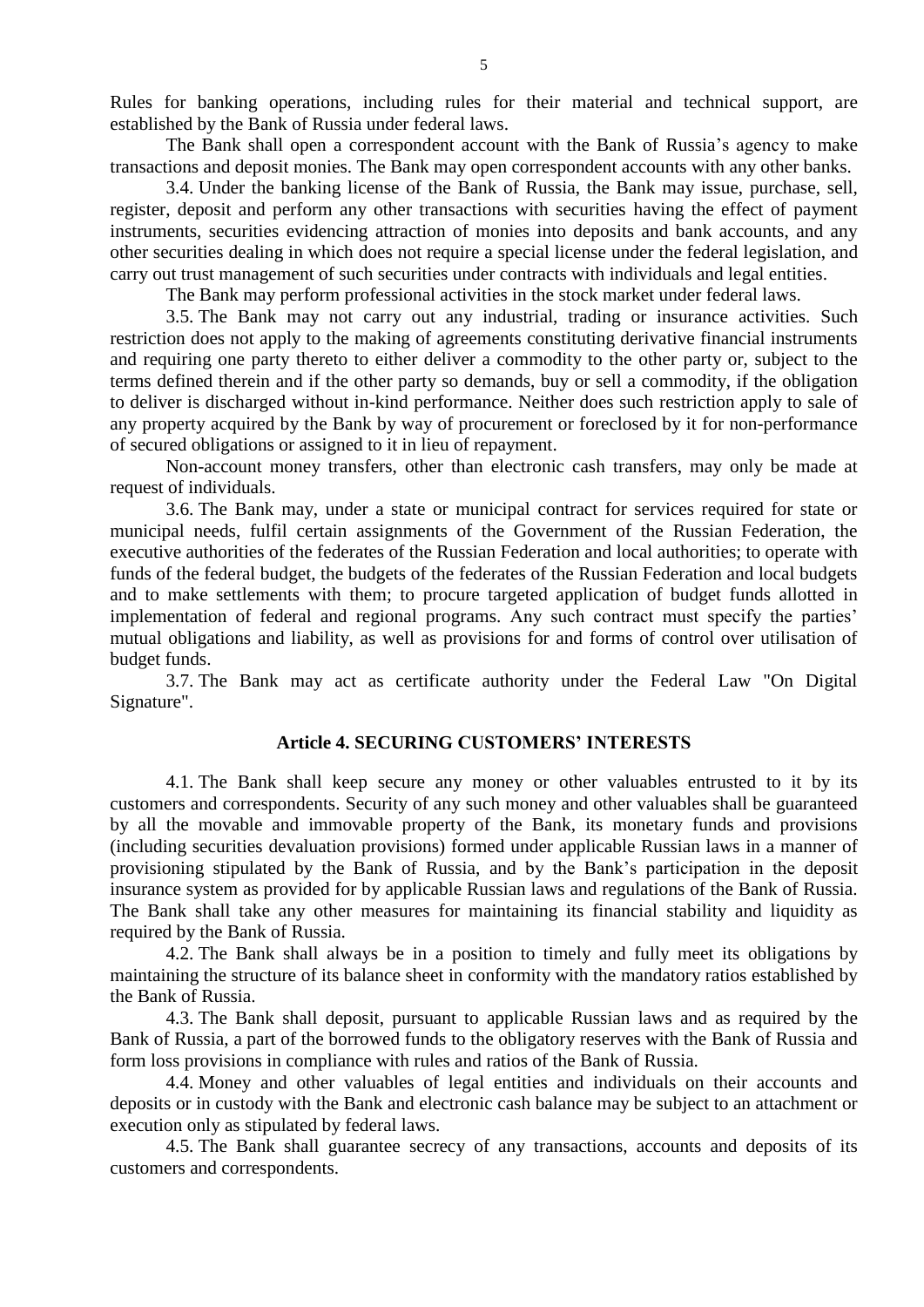All officers and employees of the Bank must keep secrecy of the transactions, accounts and deposits of the Bank's customers and correspondents, unless otherwise required by federal laws.

4.6. Statements of transactions and accounts of legal entities, sole proprietors and individuals shall be issued by the Bank in such manner and within such time as set out by applicable Russian laws. The Bank and its employees shall be liable for any disclosure of banking secrets, including by way of indemnity, as set forth by federal laws.

4.7. Transactions, accounts and deposits of legal entities, sole proprietors and individuals shall be reported by the Bank to the financial intelligence unit where, as and to the extent required by the Federal Law "On Anti-Money Laundering and Combating Financing of Terrorism".

4.8. Any transactions of legal entities, sole proprietors and individuals may be reported by the Bank to credit bureaux for compiling credit histories in the manner and on the terms set out in agreements made therewith under the Federal Law "On Credit Histories".

4.9. Any documents or information containing banking secrets of legal entities, sole proprietors or individuals may be provided by the Bank to authorised governmental bodies or organisations in accordance with the Federal Law "On Banks and Banking Activities".

4.10. The list of information treated as commercial secret of the Bank shall be determined by the Management Board as required by applicable Russian laws.

4.11. Any information created, acquired and accumulated in the course of the Bank's activities, as well as any other information kept in the Bank on paper, magnetic and any other carriers and classified by the Management Board as a commercial secret may not be sold, transferred, copied, reproduced, exchanged or otherwise disseminated or replicated without the consent of the Management Board or officers authorised by the Management Board.

The Bank's commercial secrecy policy and liability for violation thereof shall be determined by the Management Board.

## **Article 5. CHARTER CAPITAL. PROPERTY OF THE BANK**

5.1. The Bank's charter capital shall be formed in the amount of 23,879,709,866 (twenty three billion eight hundred seventy nine million seven hundred nine thousand eight hundred and sixty six) roubles and divided into 23,879,709,866 (twenty three billion eight hundred seventy nine million seven hundred nine thousand eight hundred and sixty six) ordinary registered shares with a par value of 1 (One) rouble each.

The Bank's charter capital is constituted by the par value of the Bank's shares acquired by shareholders.

5.2. No borrowed funds may be used to form the Bank's charter capital. No increase in the Bank's charter capital may be paid by setting off any claims to the Bank, other than those for declared dividends payable in cash.

The federal budget or governmental off-budget funds, cash or other property at the disposal of federal authorities may not be used to form the Bank's charter capital, except as provided for by federal laws.

Budget funds of any constituent entity of the Russian Federation, local budget funds, cash or other property at the disposal of state authorities of such constituent entity or local authorities may be used to form the Bank's charter capital under a statutory act of such constituent entity or resolution of such local authorities as provided for by federal laws.

5.3. The Bank's charter capital may be increased by raising the par value of shares or by placing additional shares.

A resolution to increase the Bank's charter capital by raising the par value of the shares shall be passed at the General Shareholders' Meeting by a majority of the votes of the voting shareholders participating therein.

A resolution to increase the Bank's charter capital by public placement of additional shares falling within the number and classes (types) of the authorised shares and not exceeding 25 percent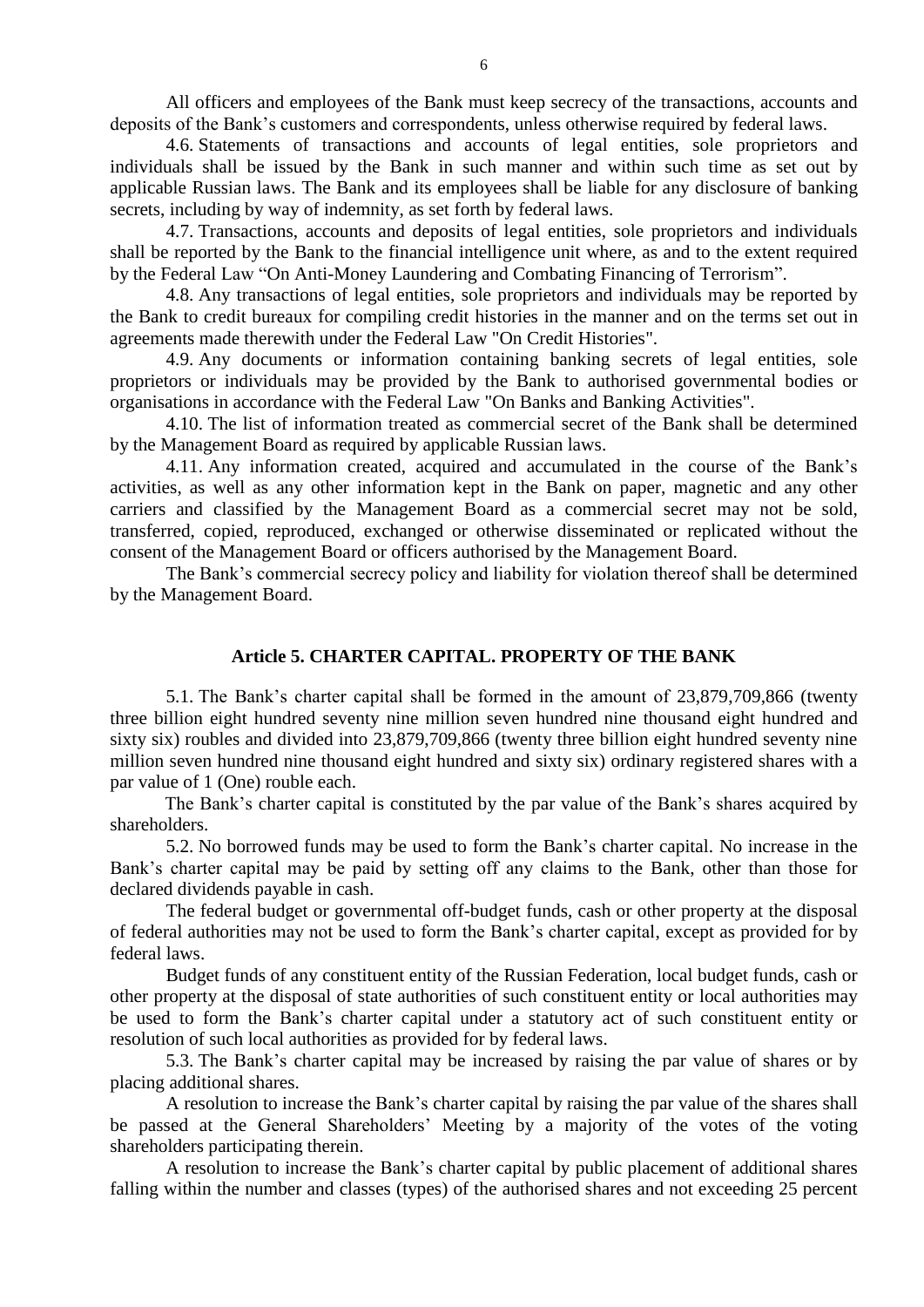of the previously placed ordinary shares shall be passed by the Supervisory Board with all its nonretired members voting unanimously.

Any resolution to increase the Bank's charter capital by public placement of additional ordinary shares in excess of 25% of the previously placed ordinary shares may only be passed at the General Shareholders' Meeting by a majority of at least three quarters of the votes of the voting shareholders participating therein.

A resolution to increase the Bank's charter capital by private placement of additional shares shall only be passed at the General Shareholders' Meeting by a majority of at least three quarters of the votes of the voting shareholders participating therein.

Any additional shares may only be placed by the Bank within the number of the authorised shares set out herein.

A resolution to increase the Bank's charter capital by placing additional shares may be passed at the General Shareholders' Meeting concurrently with a resolution adding authorised shares provisions hereto as may be required for such resolution to be passed under the Federal Law "On Joint-Stock Companies" or amending any such existing provisions.

Any resolution to increase the Bank's charter capital by placing additional shares shall specify the number of additional ordinary and preferred shares of each type to be placed within the number of the authorised shares of this class (type); the manner of placement; the price of any additional shares to be placed by subscription or its determination procedure (in particular for the exercise of any pre-emptive rights to acquire additional shares), or the statement that such price or a procedure for determination thereof shall be set by the Supervisory Board not later than the share placement starts; the mode of payment for the additional shares to be placed by subscription. A resolution on increasing the Bank's charter capital by placing additional shares may contain any other terms of their placement.

An increase of the Bank's charter capital by placing additional shares may be made out of the Bank's property. Any increase of the Bank's charter capital by raising the par value of the shares shall only be made out of the Bank's property.

The Bank's charter capital may only be increased out of its property to the extent of any difference between the Bank's equity (capital) and the total of its charter capital and reserve fund.

In case of increasing the Bank's charter capital out of its property by placing additional shares, such shares shall be distributed among all shareholders, each to be distributed shares of the class (type) of, and *pro rata* to the number of, the shares held by such shareholder. The Bank's charter capital may not be increased out of its property by placing additional shares in a way resulting in fractional shares.

In case of increasing the charter capital by placing additional shares, the charter capital shall be increased by the total of par value of the additional shares placed, and the number of authorised shares of certain classes and types shall be decreased by the number of the additional shares of the same classes and types placed.

5.4. The Bank's charter capital may be reduced by decreasing the par value of shares or by decreasing their total number, in particular by redeeming any shares acquired or repurchased by the Bank in compliance with applicable Russian laws.

A resolution to reduce the Bank's charter capital by decreasing the par value of the Bank's shares or by redeeming any shares acquired or repurchased by the Bank shall be passed at the General Shareholders' Meeting by at least a three-quarter majority of the votes of the shareholders who hold voting shares and take part in the General Shareholders' Meeting. A resolution to reduce the Bank's charter capital by acquiring the Bank's shares for the purpose of decreasing their total number shall be passed at the General Shareholders' Meeting by a majority of not less than three quarters of the votes of the shareholders who hold voting shares and take part in the General Shareholders' Meeting.

The Bank shall, within 3 (Three) business days of making a resolution to reduce its charter capital, notify the same to the authority responsible for state registration of legal entities and publish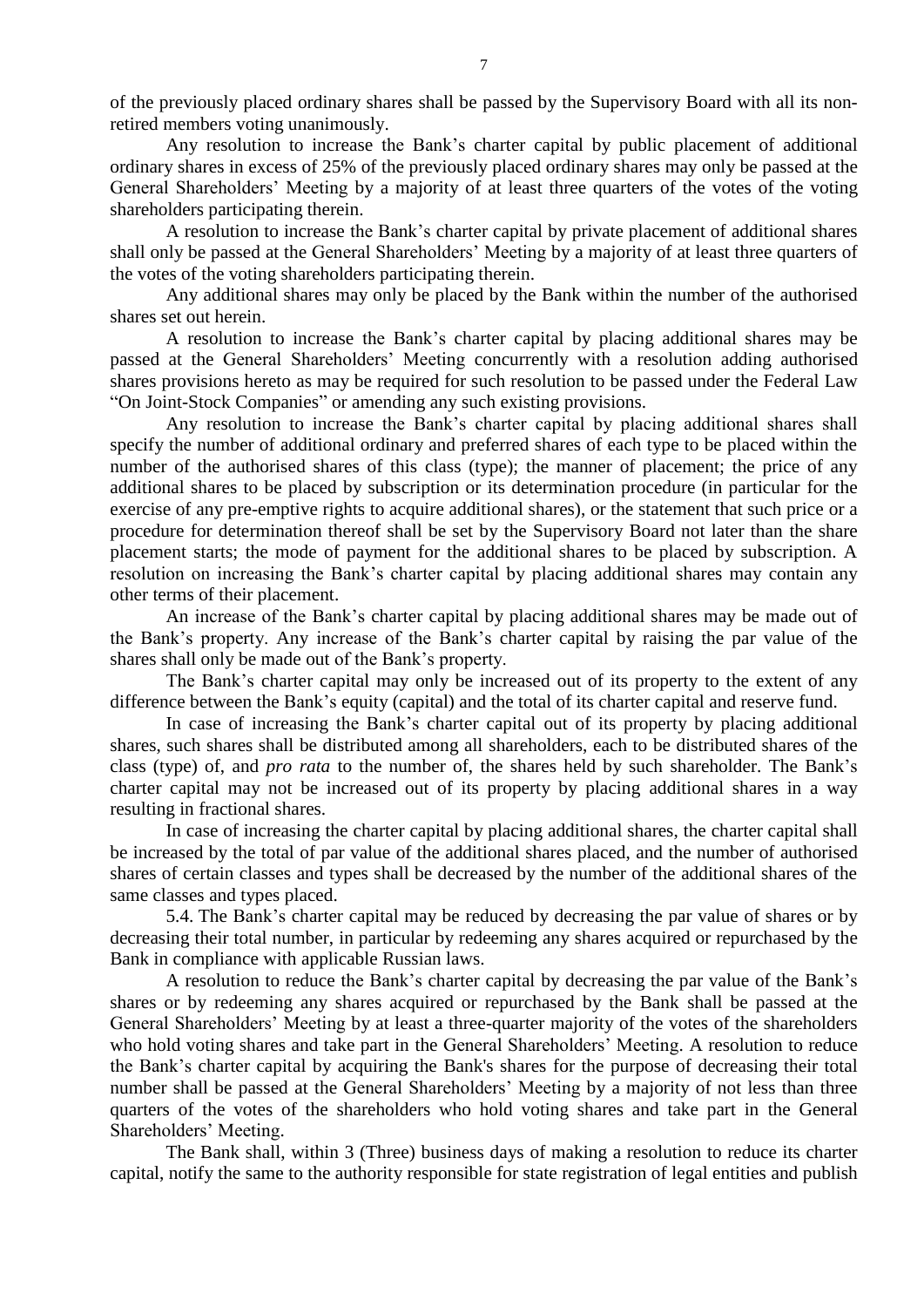twice, at a one month's interval, a notice thereof in mass media covering state registration of legal entities.

Any notification or notice of any such resolution to reduce the charter capital shall specify:

- the Bank's full and abbreviated names, and registered address;
- the Bank's charter capital and the amount by which it is reduced;
- the way, procedure and conditions of such reduction;

- how, and on what terms, the Bank's creditors may raise any claims referred to in paragraph 9 of this clause, specifying the address (registered address) of the Bank's continuing executive body, additional addresses at which such claims may be raised, and the Bank's contact details (telephone and fax numbers, email address and other details).

Any of the Bank's creditors whose claims pre-date the publication of a notice of reduction of the Bank's charter capital may, within 30 (Thirty) days of the last publication thereof, demand that the Bank perform the same before term or, where it cannot be so performed, terminate the same and reimburse any related losses. The prescriptive period for any such claim is 6 (Six) months of the last publication of the relevant notice of reduction of the Bank's charter capital

The General Shareholders' Meeting shall pass a resolution reducing the charter capital by redeeming shares as required by applicable Russian laws, if such shares have been acquired or repurchased by resolution of an authorised body of the Bank and have not been sold within one year thereof.

5.5. If the Bank's equity falls below its charter capital as at the end of a reporting month, the Bank shall adjust the charter capital to its equity.

## **Article 6. SHARES AND OTHER EMISSION SECURITIES OF THE BANK**

6.1. All the shares of the Bank shall be registered shares.

6.2. The shares shall be issued in an uncertified form.

6.3. The number of ordinary registered shares of the Bank acquired by shareholders (placed shares) is 23,879,709,866 (twenty three billion eight hundred seventy nine million seven hundred nine thousand eight hundred and sixty six) of 1 (One) rouble par value each in a total of 23,879,709,866 (twenty three billion eight hundred seventy nine million seven hundred nine thousand eight hundred and sixty six) roubles.

6.4. The number of authorised ordinary registered shares that may be placed by the Bank in addition to the placed shares is 176,120,290,134 (one hundred seventy six billion one hundred twenty million two hundred ninety thousand one hundred thirty four) of 1 (One) rouble par value each in a total of 176,120,290,134 (one hundred seventy six billion one hundred twenty million two hundred ninety thousand one hundred thirty four) roubles.

6.5. The Bank may issue bonds and any other emission securities in compliance with applicable Russian laws.

6.6. The par value of any bond, its type (registered or bearer), the form of issue (certified or uncertified), maturity (bullet or instalments by series at certain periods), the form of repayment (money or other property), type of collateral (indicating specific property), the convertibility, early redemption option and other terms and conditions shall be set out in each specific resolution on bond issuance.

6.7. The Bank shall place shares and other emission securities in compliance with statutory acts of the Russian Federation.

6.8. The Bank may place additional shares and other emission securities by way of subscription and conversion.

6.9. The Bank may place additional shares and any other emission securities convertible to shares by way of an open or closed subscription.

6.10. Any placement of the Bank's additional shares by subscription must be completed within 1 (One) year of state registration of their issue (additional issue).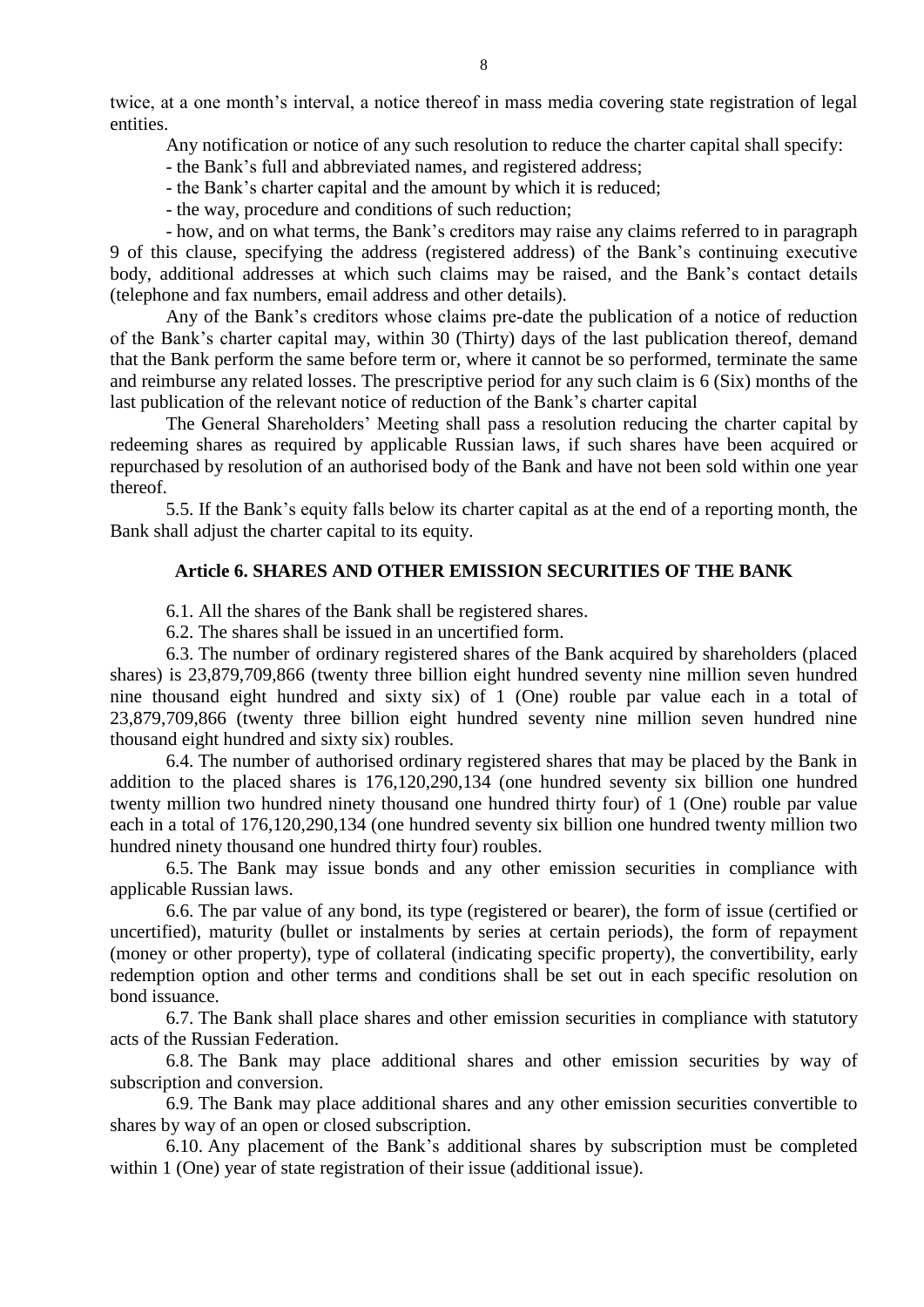6.11. Any additional shares or other emission securities of the Bank to be placed by subscription shall be placed subject to full payment thereof.

6.12. The form of payment of the Bank's additional shares shall be set out in the resolution on their placement. Any other emission securities may only be paid in cash.

6.13. The Bank's additional shares placed by subscription shall be paid at a price set by the Supervisory Board based on their market value, but not less than their par value.

The placement price of any additional shares to be placed by subscription or its determination procedure must be set out in the resolution on increasing the Bank's charter capital by placing additional shares, unless such resolution states that such price or its determination procedure shall be set by the Supervisory Board not later than the share placement starts.

6.14. For the Bank's shareholders exercising their right of first refusal to acquire shares, the price of additional shares may be set lower than for any other persons, but not more than by 10 (Ten) %.

6.15. For any additional shares to be paid in kind, monetary valuation of the property offered for paying the shares shall be made by the Supervisory Board based on their market value according to applicable Russian laws.

6.16. For any shares to be paid in kind, an independent appraiser shall be engaged to determine the market value of the property offered for paying the shares. Monetary valuation of the property by the Supervisory Board may not exceed that by the independent appraiser.

6.17. The Bank may acquire its own shares in accordance with applicable Russian laws. A resolution to acquire the Bank's own shares shall be passed by the Supervisory Board. The Bank's shares acquired by it shall grant no voting right, be disregarded in any counting of votes and be exdividend. Such shares must be sold at their market value within one year of their acquisition by the Bank. If not, the General Shareholders' Meeting must pass a resolution to reduce the Bank's charter capital by redemption of the said shares in a standard procedure.

6.18. The Bank may not place any bonds or other emission securities convertible into the Bank's shares, if the number of the Bank's authorised shares of certain classes and types is less than the number of shares of these classes and types that may be acquired through such securities.

6.19. Bonds and other emission securities may be placed under a resolution of the Supervisory Board, except as stipulated by applicable Russian laws and this Charter.

6.20. Any private placement of the Bank's emission securities convertible into shares may only be made under a relevant resolution of the General Shareholders' Meeting passed by a majority of not less than three quarters of the votes of the shareholders who hold voting shares and take part in the General Shareholders' Meeting.

6.21. Any public placement of the Bank's common stock convertible emission securities convertible into ordinary shares exceeding 25 (Twenty five) % of the ordinary shares placed theretofore, may only be made under a resolution of the General Shareholders' Meeting passed by a majority of not less than three quarters of the votes of the shareholders who hold voting shares and take part in the General Shareholders' Meeting.

### **Article 7. THE RIGHTS OF THE BANK'S SHAREHOLDERS**

7.1. Each ordinary share of the Bank shall equally entitle its holder.

7.2. Ordinary shareholders shall be entitled to:

- participate in the General Shareholders' Meeting with a voting right with respect to any matters within its competence (take part in managing the Bank's affairs);

- receive dividends (participate in distribution of the Bank's profits);

- receive a portion, or proportionate value, of the Bank's property remaining after settlements with its creditors upon liquidation;

- where and as provided for by Russian laws and the Bank's Charter, obtain information about the Bank's operations and inspect its accounting and other information;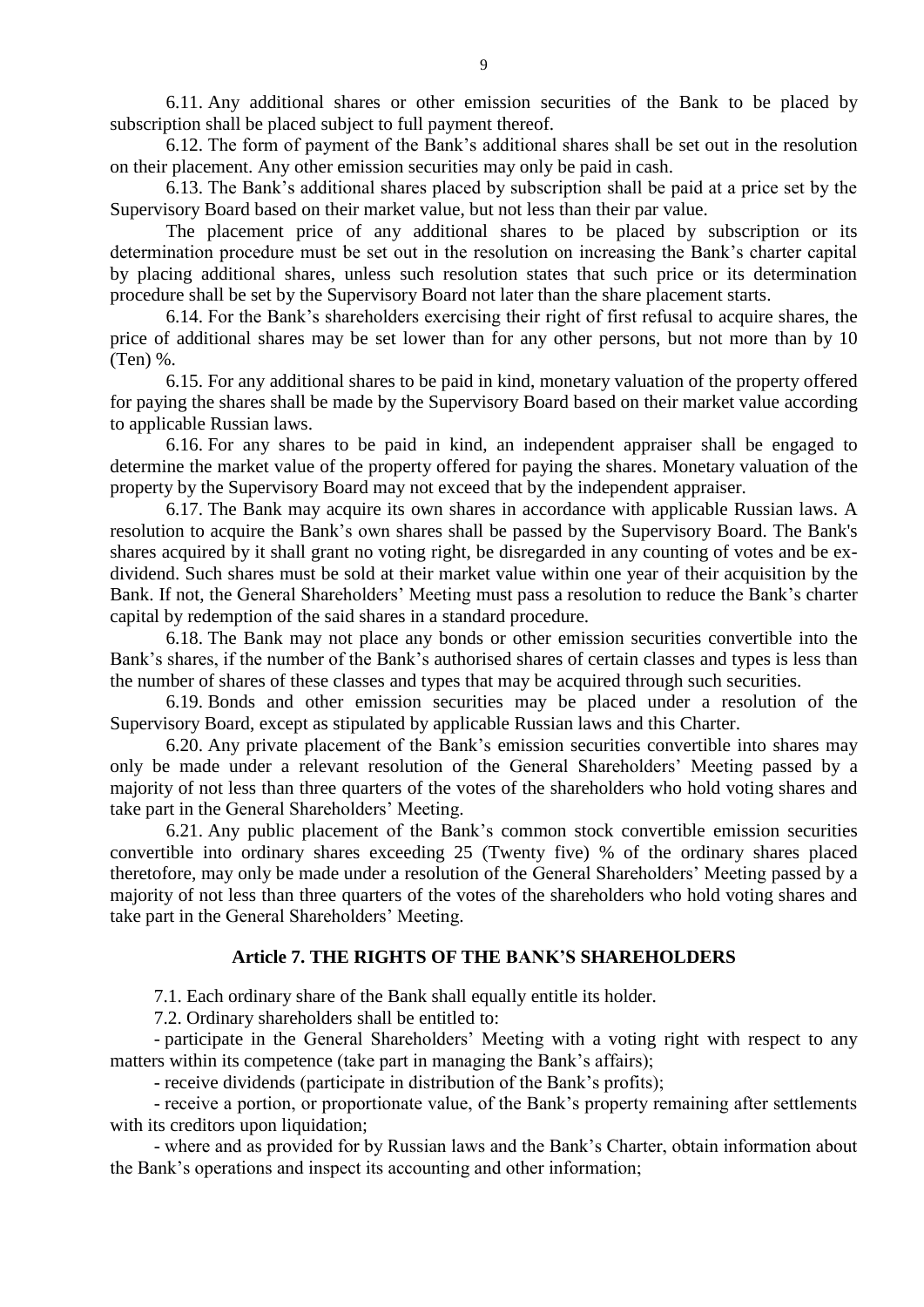- where and as provided for by Russian laws, contest any resolutions of the Bank's bodies entailing civil law consequences;

- claim indemnity on behalf of the Bank for any losses caused to the Bank;

- where and as provided for by Russian laws contest, on behalf of the Bank, any of its transactions for reasons provided for by Russian laws, and demand that any invalid or void transactions be unwound;

- require to provide access to the Bank's documents where and as provided for by Russian laws.

- other rights granted to the Bank's shareholders by Russian laws and the Bank's Charter.

7.3. Any voting shareholders may demand that the Bank buy back all or any part of the shares held by them in the following cases:

- the General Shareholders' Meeting decides to reorganise the Bank or consents to or approves subsequently any major transaction (which may at the same time be an interested party transaction) in respect of property whose value exceeds 50 percent of the book value of the Bank's assets as per its most recent accounting (financial) statements, if they voted against such decision, consent or approval or did not participate in the voting;

- the Bank's Charter is amended (the Bank's General Shareholders' Meeting makes a resolution causing the Bank's Charter to be amended) or approved in a new version so that their rights become limited, if they voted against such resolution or did not participate in the voting;

- the General Shareholders' Meeting makes a resolution on any items provided for in article 7.2, clause 3 or article 48, clause 1, sub-clause 19.2 of the Federal Law "On Joint-Stock Companies", if they voted against such resolution or did not participate in the voting.

- other cases stipulated by applicable Russian laws.

The Bank shall inform its shareholders of their entitlement to require that their shares be bought back, and of the buyback price and procedure.

7.4. The Bank's shareholders have a right of first refusal to acquire any publicly placed additional shares or emission securities convertible to shares *pro rata* to the number of the shares of this class (type) held by them.

The Bank's shareholders who voted against, or did not vote on, a private placement of shares or emission securities convertible to shares have a right of first refusal to acquire any such additional shares or emission securities *pro rata* to the number of the shares of this class (type) held by them. Such right does not apply to any private placement of shares or any other emission securities convertible to shares among the shareholders only, provided that the shareholders can acquire a whole number of such shares or convertibles *pro rata* to the number of the shares of the respective class (type) held by them.

7.5. Pre-emptive rights in respect of any additional shares or emission securities convertible into shares accrue to those who were the Bank's shareholders as at the record date for the General Shareholders' Meeting that made, in accordance herewith, the resolution to issue them or, if that resolution is made by the Supervisory Board, on the tenth day thereof or such later date as may be set out therein.

To ensure the exercisability of any such pre-emptive rights, the Bank's registrar shall make a list of persons entitled thereto as required by Russian securities laws for lists of persons exercising securities rights.

Any persons on such list may exercise such pre-emptive right as set out by the Federal Law "On Joint-Stock Companies".

7.6. Any shareholders may dispose their shares in the Bank as provided for by applicable Russian laws without other shareholders' consent.

### **Article 8. THE BANK'S SHAREHOLDER REGISTER**

8.1. Pursuant to the Russian laws, the Bank shall ensure maintenance and keeping of a register of its shareholders upon its state registration as a joint-stock company.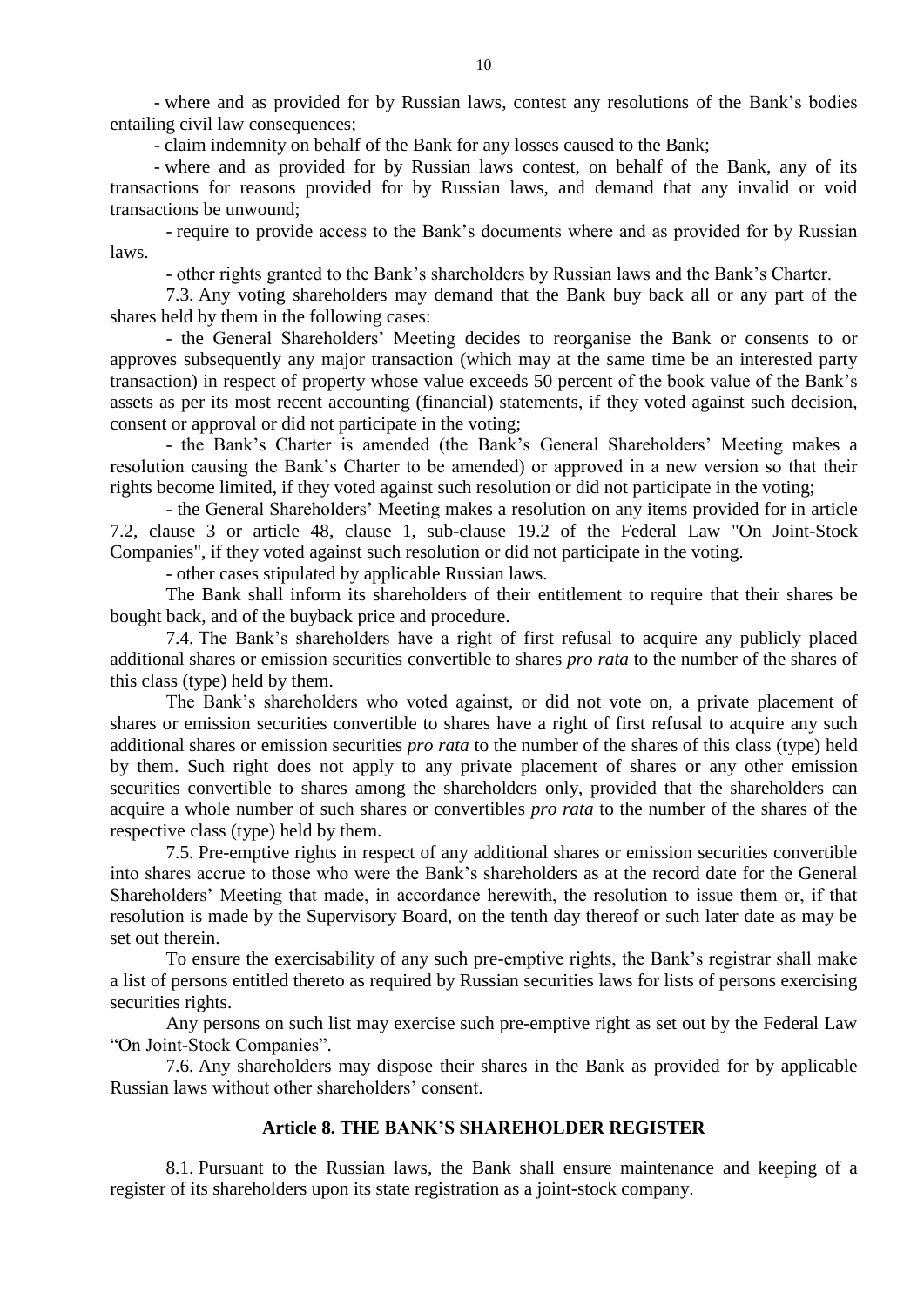8.2. A lawfully licensed organisation (the "keeper of the register") shall be engaged to keep the register and act as counting commission. The Bank shall not be released from the liability for maintenance and keeping of the register entrusted to the keeper of the register.

8.3. Any registered persons must provide information and documents to the keeper of the register as required by the register keeping rules.

8.4. The keeper of the register must, at request of any shareholder or nominee, confirm their title to shares by issuing an extract from the Bank's shareholder register, which extract is not a security per se.

#### **Article 9. THE BANK'S INCOME. DIVIDEND PAYMENT**

9.1. The Bank shall have full economic independence as to distribution of any income determined under applicable Russian laws and disposable by the Bank after payment of all taxes due (net income).

9.2. The net income shall be applied to the reserve fund and any other funds of the Bank, be distributed among the Bank's shareholders as dividends or be applied to any other purposes by resolution of the General Shareholders' Meeting.

9.3. Any income disposable by the Bank by resolution of an annual General Shareholders' Meeting (other than any allocations to the reserve fund) shall be booked on the retained income account.

Retained income may be used for the following purposes:

– to increase the Bank's charter capital;

– to increase the Bank's reserve fund;

– to cover the Bank's losses;

– other purposes under the legislation of the Russian Federation.

9.4. Based on results of its operations in the first quarter, half-year, 9 (Nine) months of a reporting year and / or results of a reporting year, the Bank may decide to pay (declare) dividends on the outstanding shares. No dividends shall be paid on any shares held on the Bank's books. A decision to pay (declare) dividends for the first quarter, half-year and 9 (Nine) months of a reporting year may be taken within 3 (Three) months of the end of the respective period.

Any resolution to pay (declare) of dividends shall be passed by the Bank's General Shareholders' Meeting. Any such resolution must specify the amount of dividend for each category (type) of shares, the form of payment and the date as at which the persons entitled thereto shall be determined. The date as at which the persons entitled to dividends shall be determined may only be fixed as proposed by the Supervisory Board. No dividend may exceed the amount recommended by the Supervisory Board.

The record date set by a resolution to pay (declare) dividends may not fall earlier than 10 (Ten) days or later than 20 (Twenty) days of such resolution.

Dividends must be paid within 25 (Twenty five) business days or, if payable to any nominees or stock market professional participants acting as asset managers registered in the shareholder register, within 10 (Ten) business days of the relevant dividend record date.

Dividends shall be paid to the persons who held shares of the relevant category (class) or exercised the rights attached thereto pursuant to federal laws as at the close of business day on the record date set out in the dividend payment resolution.

9.5. Any dividends on the Bank's shares shall be paid in cash.

9.6. The General Shareholders' Meeting may pass a resolution not to pay any dividends.

The Bank may not decide to pay (declare) any dividends in the following cases:

– until its charter capital is fully paid;

– until redemption of all shares to be redeemed from its shareholders as required by legislation of the Russian Federation;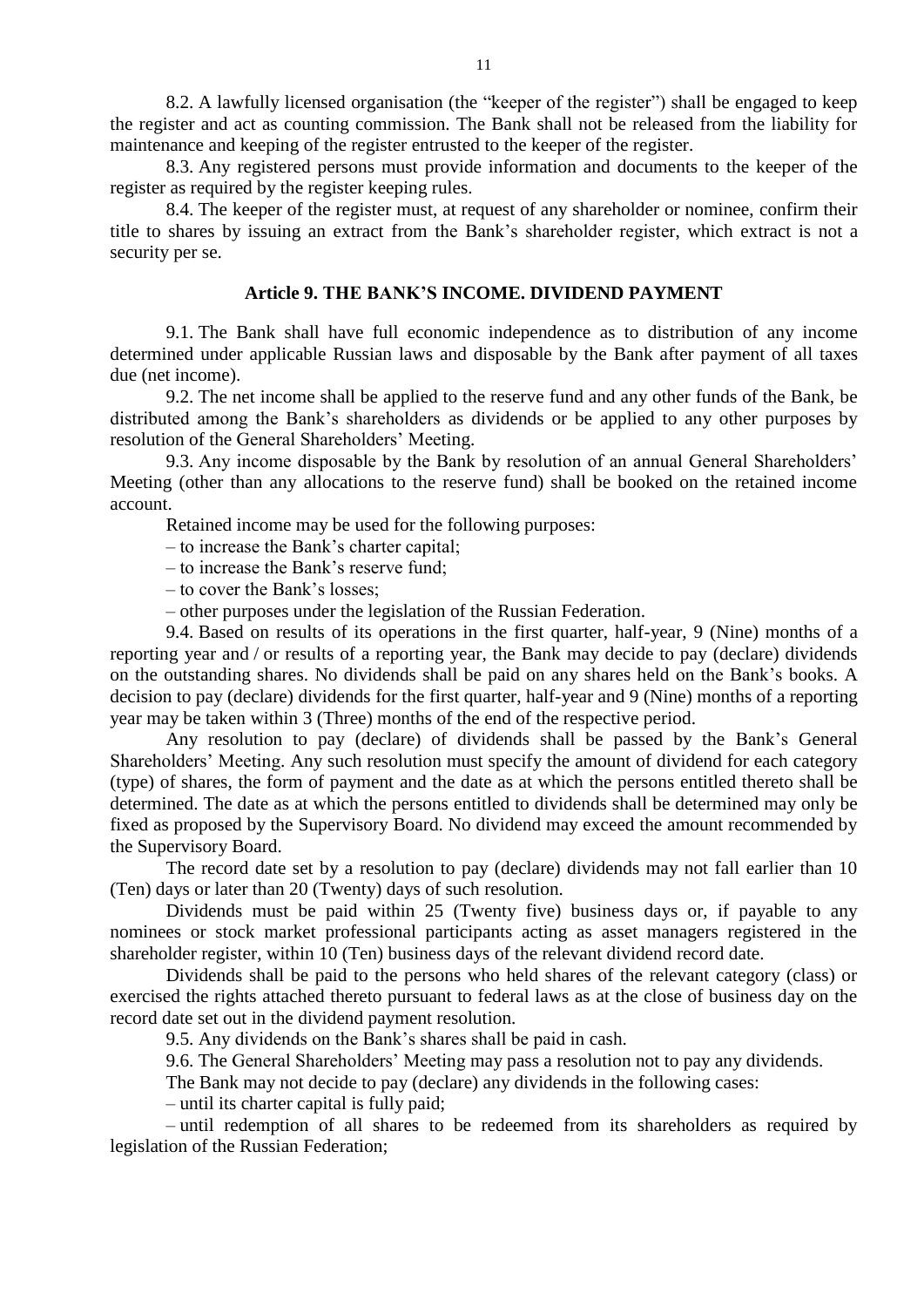– if the Bank meets on the day of such decision, or would upon payment of dividends meet, the insolvency (bankruptcy) criteria under the effective insolvency (bankruptcy) legislation of the Russian Federation;

– if on the day of such decision the Bank's equity (capital) is, or would upon payment of dividends become, less than its charter capital and reserve fund;

– in any other cases envisaged by federal laws.

The Bank may not pay any declared dividends:

– if it meets on the day of such payment, or would meet upon such payment, the insolvency (bankruptcy) criteria under the insolvency (bankruptcy) legislation of the Russian Federation;

– if on the day of the relevant decision the Bank's equity (capital) is, or would upon payment of the dividends become, less than its charter capital and reserve fund;

– in any other cases envisaged by federal laws.

Upon termination of the above mentioned circumstances, the Bank shall pay the declared dividends to the shareholders.

## **Article 10. FUNDS OF THE BANK**

10.1. The Bank shall form a reserve fund pursuant to applicable Russian laws.

The reserve fund of the Bank may be used by resolution of the Supervisory Board for the following purposes:

– to cover losses of the Bank;

– to repay bonds, or to redeem shares, of the Bank (if no other funds are available).

The reserve fund may not be used for any purposes other than those envisaged by the Federal Law "On Joint-Stock Companies".

During any given year, the Bank may only use such part of the reserve fund for the purposes referred to in this clause as was formed out of previous years' income and only upon approval by the General Shareholders' Meeting of allocations of the previous years' income.

The Bank shall form its reserve fund at a ratio of at least 5 (Five) percent of its charter capital. Until the required amount of the reserve fund is achieved, the Bank shall allocate at least 5 (Five) percent of the annual net income to the said fund.

10.2. The Bank may form other funds under the legislation of the Russian Federation. Formation and application of any such funds shall be governed by approved regulations thereon.

#### **Article 11. MANAGEMENT OF THE BANK**

11.1. The Bank shall be managed by:

– the General Shareholders' Meeting;

– the Supervisory Board (a collective governing body);

– the Chairman of the Management Board (the sole executive body);

– the Management Board (a collective executive body).

11.2. Members of the Supervisory Board, the Chairman of the Management Board, his deputies (First Deputy Chairmen of the Management Board, Deputy Chairmen of the Management Board) and members of the Management Board shall exercise their rights and perform their duties acting in the Bank's interests in good faith and reasonably. They shall be liable for any losses caused to the Bank by their guilty actions (omission) as stipulated by applicable Russian laws.

11.3. The Bank's Chairman of the Management Board, his deputies (First Deputy Chairman of the Management Board, Deputy Chairmen of the Management Board), members of the Management Board and the Chief Accountant and Deputy Chief Accountants of the Bank may not hold offices as manager or chief accountant in any other entities being credit or insurance or clearing organisations, stock market professional participants, commodities and/or financial markets trading facilities, as well as joint-stock investment funds, designated depositories for investment funds, non-governmental pension funds, organisations engaged in providing or insuring pensions or in managing investment funds, joint-stock investment funds, unit investment funds or non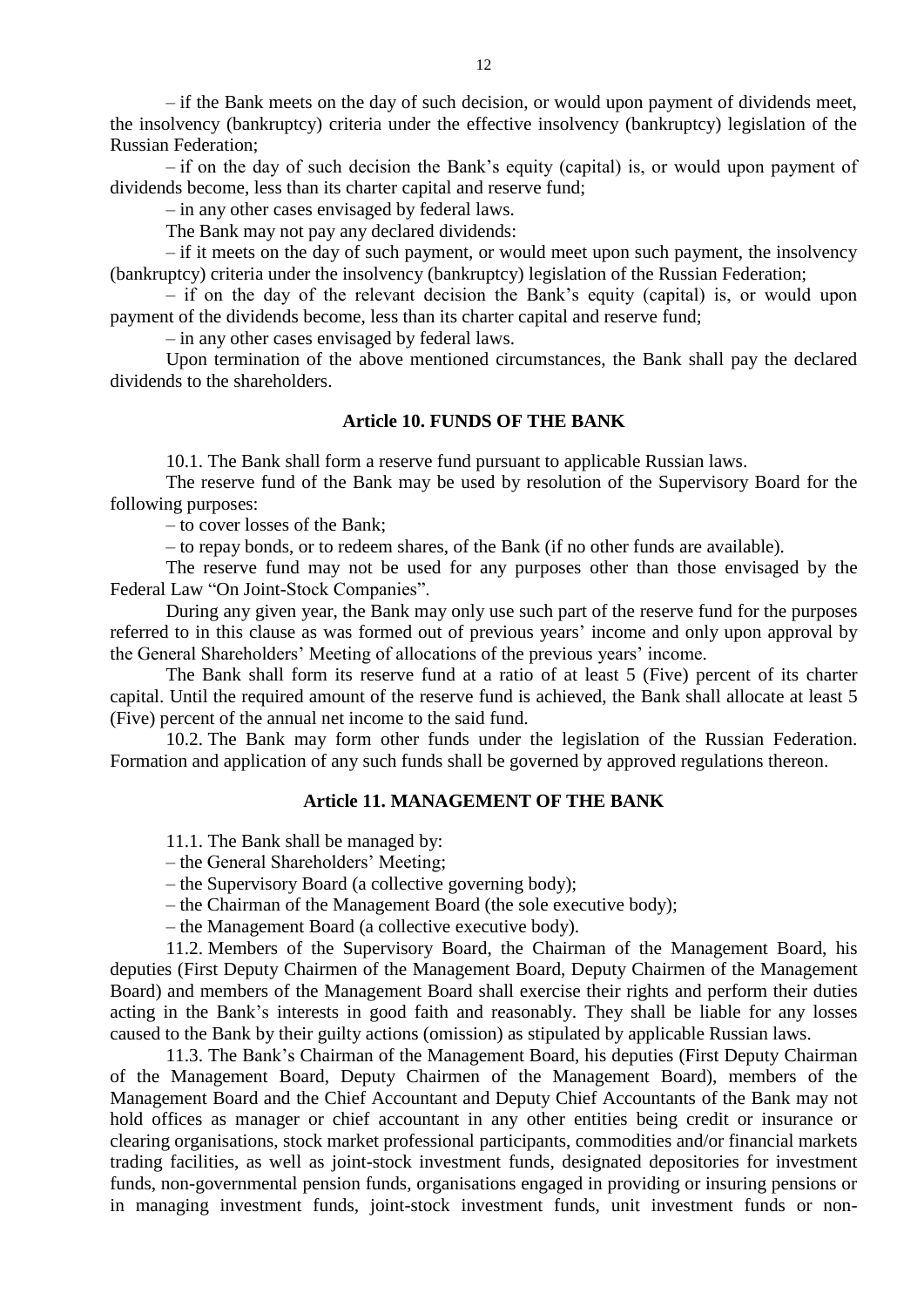governmental pension funds, leasing companies or affiliates of the Bank, or act as unincorporated entrepreneurs. If the Bank has a subsidiary credit institution, the latter's sole executive body may be a member, but not the Chairman, of the Bank's Management Board.

The Chairman of the Management Board, his deputies (First Deputy Chairman of the Management Board, Deputy Chairmen of the Management Board), members of the Management Board and the Chief Accountant may only hold offices in management bodies of any other entities upon consent of the Supervisory Board.

## **Article 12. GENERAL SHAREHOLDERS' MEETING**

12.1. The supreme authority of the Bank shall be its General Shareholders' Meeting.

12.2. Every year the Bank must hold an annual General Shareholders' Meeting.

Any General Shareholders' Meetings, held other than annually, shall be extraordinary.

12.3. The General Shareholders' Meetings shall be held in Moscow.

## *Competence of the General Shareholders' Meeting*

12.4. The following matters shall be reserved to the General Shareholders' Meeting:

12.4.1. Amending the Charter of the Bank, except as set forth by the Federal Law "On Joint-Stock Companies", and approving new versions of the Charter of the Bank.

12.4.2. Reorganising the Bank.

12.4.3. Liquidating the Bank, appointing a liquidation committee and approving the interim and final liquidation balance sheets.

12.4.4. Determining the number of, electing and removing before term, members of, and approving the Regulations of, the Supervisory Board.

12.4.5. Determining the number, the par value, the class (type) of, and the rights attached to, the authorised shares of the Bank.

12.4.6. Increasing the charter capital by raising the par value of shares.

12.4.7. Increasing the Bank's charter capital by placing additional shares except as otherwise reserved to the Supervisory Board under applicable Russian laws and this Charter.

12.4.8. Placing privately the Bank's emission securities convertible to shares.

12.4.9. Placing publicly the Bank's emission securities convertible to ordinary shares in excess of 25 (Twenty five) % of the earlier placed ordinary shares.

12.4.10. Reducing the Bank's charter capital by reducing the par value of shares, taking out a part of its shares to decrease their total number pursuant to applicable Russian laws, and by redeeming any shares taken out or repurchased by the Bank.

12.4.11. Electing, removing before term, determining remunerations and compensations for members of, and approving the Regulation on, the Audit Panel.

12.4.12. Approving the audit firm of the Bank.

12.4.13. Paying (declaring) dividends for the first quarter, half-year or 9 (Nine) months of a reporting year.

12.4.14. Approving the Bank's annual report and annual accounting (financial) statements.

12.4.15. Allocating the income (in particular paying (declaring) dividends other than for the first quarter, half-year or 9 (Nine) months of a reporting year) or loss of the Bank for a full reporting year.

12.4.16. Setting out regulations for holding General Shareholders' Meetings.

12.4.17. Splitting up or consolidating any shares of the Bank.

12.4.18. Consenting to or approving subsequently any interested party transactions where so required by applicable Russian laws.

12.4.19. Consenting to or approving subsequently any major transactions where so required by applicable Russian laws.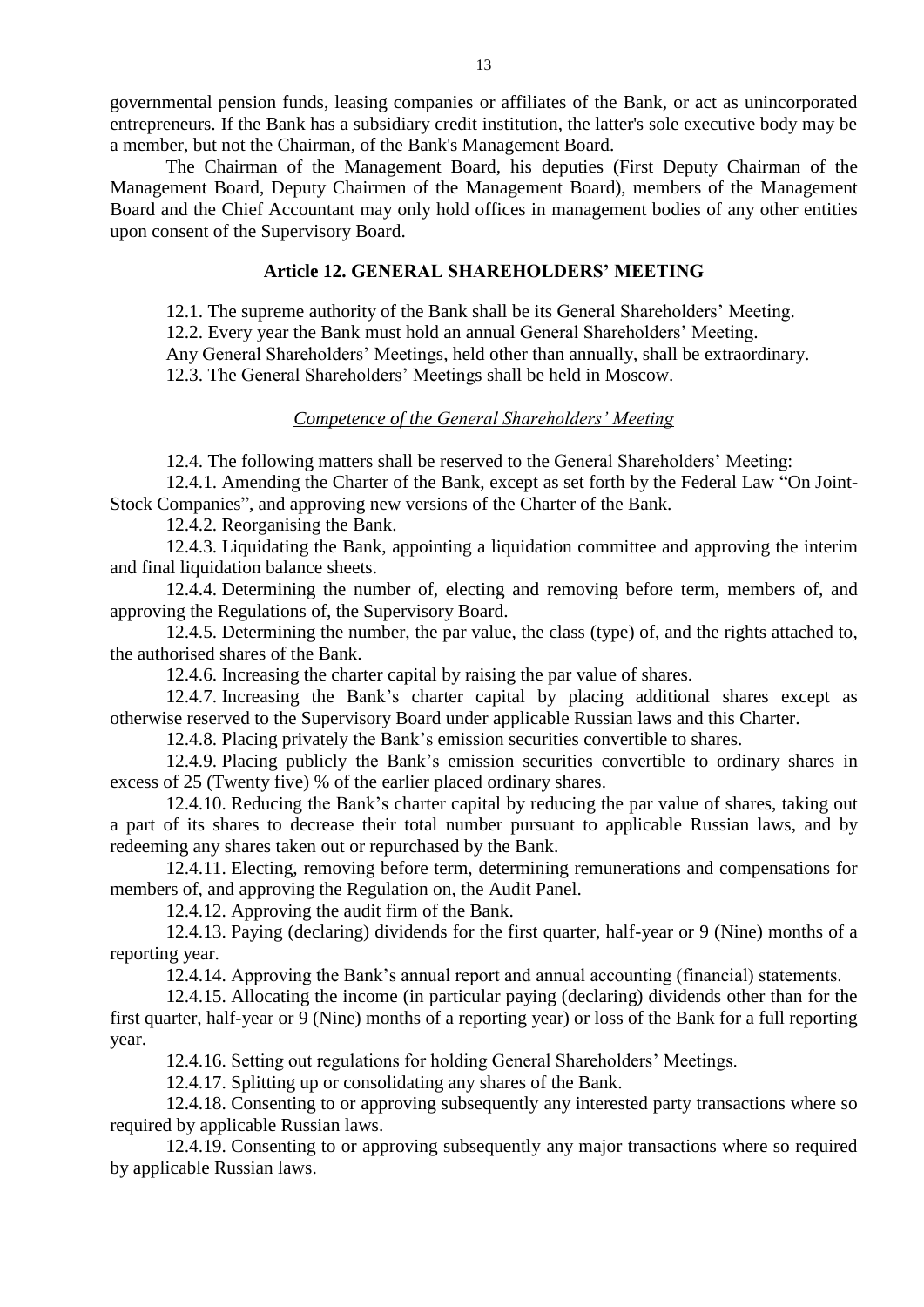12.4.20. Buying back any placed shares of the Bank where so provided by the Federal Law "On Joint-Stock Companies".

12.4.21. Deciding on the Bank's participation in any financial and industrial groups, associations and other unions of business companies.

12.4.22. Approving bylaws for the Bank's bodies.

12.4.23. Resolving to apply for delisting of the Bank's shares and/or emission securities convertible therein. Any such resolution shall become effective provided that the total number of shares presented for buy-back does not exceed the number of shares that may be bought back by the Bank under restrictions imposed by the Federal Law "On Joint-Stock Companies".

12.4.24. Resolving any other matters set forth by the Federal Law "On Joint-Stock Companies".

12.5. Any matters reserved to the General Shareholders' Meeting may not be referred to any executive bodies of the Bank or the Supervisory Board, except as provided for by the Federal Law "On Joint-Stock Companies".

12.6. The General Shareholders' Meeting may not consider or resolve any matters beyond its competence under the Federal Law "On Joint-Stock Companies".

12.7. Any resolution on the matters set out in clauses 12.4.1-12.4.3, 12.4.5, 12.4.7-12.4.9, 12.4.19, 12.4.20 and 12.4.23 hereof shall be passed by the General Shareholders' Meeting by a majority of not less than three quarters of the votes of the voting shareholders participating therein.

Any resolution on any other matters set out in clause 12.4 hereof shall be passed by a simple majority of the votes of the voting shareholders participating in the General Shareholders' Meeting unless otherwise stipulated by the Federal Law "On Joint-Stock Companies".

Each issue put to vote shall be decided separately.

12.8. Any resolution on the matters set out in clauses 12.4.2, 12.4.6-12.4.7, 12.4.10 and 12.4.17-12.4.22 shall only be passed by the General Shareholders' Meeting if proposed by the Supervisory Board.

#### *Provisions for Arranging General Shareholders' Meetings*

12.9. Each annual General Shareholders' Meeting shall be convened by the Supervisory Board not earlier than 2 (Two) months and not later than 6 (Six) months after the end of a reporting year.

Each annual General Shareholders' Meeting shall elect the Supervisory Board and the Audit Panel, approve the audit firm of the Bank, decide on matters set forth in cl. 12.4.14 hereof and may decide on any other matters reserved to the General Shareholders' Meeting.

12.10. The list of persons entitled to participate in a General Shareholders' Meeting shall be made as required by Russian securities laws for lists of persons exercising securities rights.

12.11. The record date for participation in a General Shareholders' Meeting may not fall earlier than 10 (Ten) days of the date it is called or 25 (Twenty five) days before the date it is to be held.

The record date for participation in an extraordinary General Shareholders' Meeting whose proposed agenda includes election of Supervisory Board members may not fall earlier than 10 (Ten) days of the date it is called or 55 (Fifty five) days before the date it is to be held.

The record date for participation in a General Shareholders' Meeting whose agenda includes reorganisation of the Bank may not fall earlier than 35 (Thirty five) days before it is to be held.

The record date for participation in a General Shareholders' Meeting shall be disclosed as provided for by applicable laws at least 7 (Seven) days in advance.

The form, agenda, date, place and time of a General Shareholders' Meeting or, if held by absentee voting, the last day by which and the mailing address to which the completed voting ballots should be sent, voting ballots' form and wordings where applicable, the record date for participation therein, the last day of accepting shareholders' nominations to the Supervisory Board (where applicable), the procedure for notifying persons entitled to participate therein, and the list of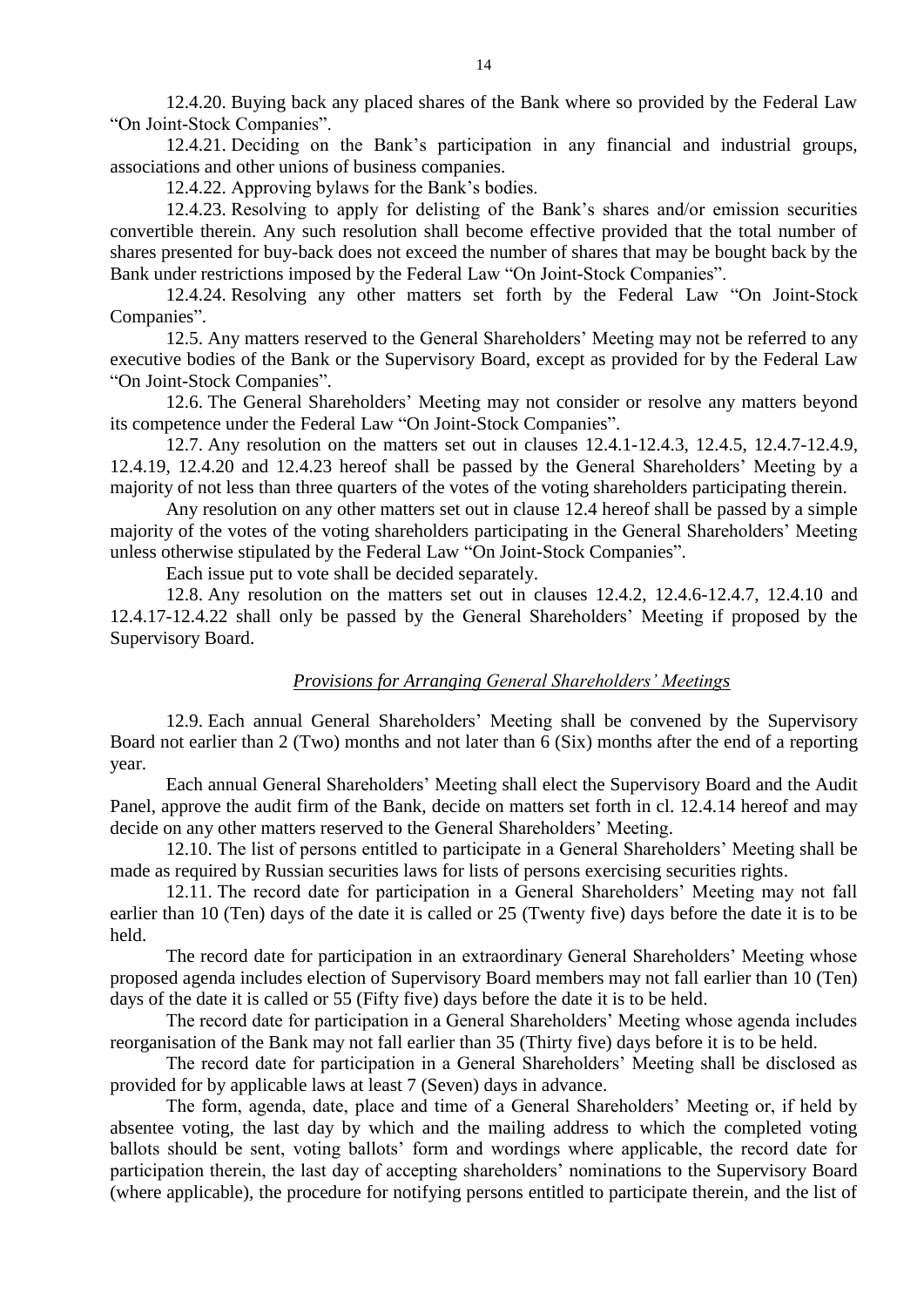information (materials) to be delivered to them prior thereto shall be determined by the Supervisory Board in accordance with Russian laws.

12.12. Any persons entitled to participate in a General Shareholders' Meeting may review all necessary information (materials) prepared therefor at the Bank's premises and other locations at addresses stated in the notice thereof within 20 (Twenty) days or, if the Bank's reorganisation is on the agenda, within 30 (Thirty) days.

12.13. The Bank shall notify the persons entitled to participate in a General Shareholders' Meeting and named in the shareholder register about calling thereof in writing by registered mail, by personal delivery of notices to their authorised representatives with signed acknowledgement or by posting on its website at http://www.mkb.ru at least 20 (Twenty) days or, if the Bank's reorganisation is on the agenda, 30 (Thirty) days before the date thereof.

If the agenda of an extraordinary General Shareholders' Meeting includes election of Supervisory Board members or reorganisation of the Bank by way of merger, spin-off or demerger and election of the board of directors (supervisory board) of the company created thereby, the Bank shall notify the persons entitled to participate therein and named in the shareholder register about calling thereof at least 50 (Fifty) days before the date thereof.

A ballot shall be sent by registered mail or delivered with signed acknowledgment to each of the persons named in the shareholder register and entitled to participate in the relevant General Shareholders' Meeting at least 20 (Twenty) days before the date thereof. The Bank may send ballots with the notice of a General Shareholders' Meeting.

If a nominee is named in the Bank's shareholder register, the notice of a General Shareholders' Meeting, information (materials) and ballots deliverable in contemplation thereof to persons entitled to participate therein shall be provided in line with rules set forth by Russian securities laws for provision of information and materials to persons exercising securities rights.

12.14. Any shareholder(s) aggregating at least 2 (Two) % of the voting shares of the Bank may, within 30 (Thirty) days of the end of a reporting year of the Bank, propose issues for the agenda of the annual General Shareholders' Meeting and nominate candidates to the Supervisory Board and Audit Panel, such candidates not to exceed in number the membership of the respective authority.

If the proposed agenda of an extraordinary General Shareholders' Meeting includes election of members of the Supervisory Board, any shareholder(s) aggregating at least 2 (Two) % of the voting shares of the Bank may nominate candidates thereto, such candidates not to exceed in number the membership thereof. Any such proposals must be delivered to the Bank at least 30 (Thirty) days before the date the extraordinary General Shareholders' Meeting.

Any proposals as to agenda items for a General Shareholders' Meeting or as to nominations shall specify the name(s), the number and class (type) of the shares owned by, and shall be signed by, the relevant shareholder(s) or their representatives. The Bank's shareholder(s) not named in its shareholder register may also propose agenda items or nominations for a General Shareholders' Meeting by giving relevant instructions to the person recording their titles to shares. Such instructions shall be given in accordance with rules of Russian securities laws. Such proposals shall contain any other details required by Russian laws.

12.15. The Supervisory Board shall be obligated to consider any such proposals and to decide whether to include them in the agenda of the General Shareholders' Meeting or reject them, within the terms specified by the Federal Law "On Joint-Stock Companies".

Any such proposal submitted in non-compliance with the terms and / or other requirements stipulated by the Federal Law "On Joint-Stock Companies" shall not be accepted by the Supervisory Board.

Any motivated refusal by the Supervisory Board to add an item proposed by any shareholder(s) to the agenda of a General Shareholders' Meeting or add a candidate to the voting list for elections to the relevant body of the Bank shall be notified to such shareholder(s) within 3 (Three) days of such refusal.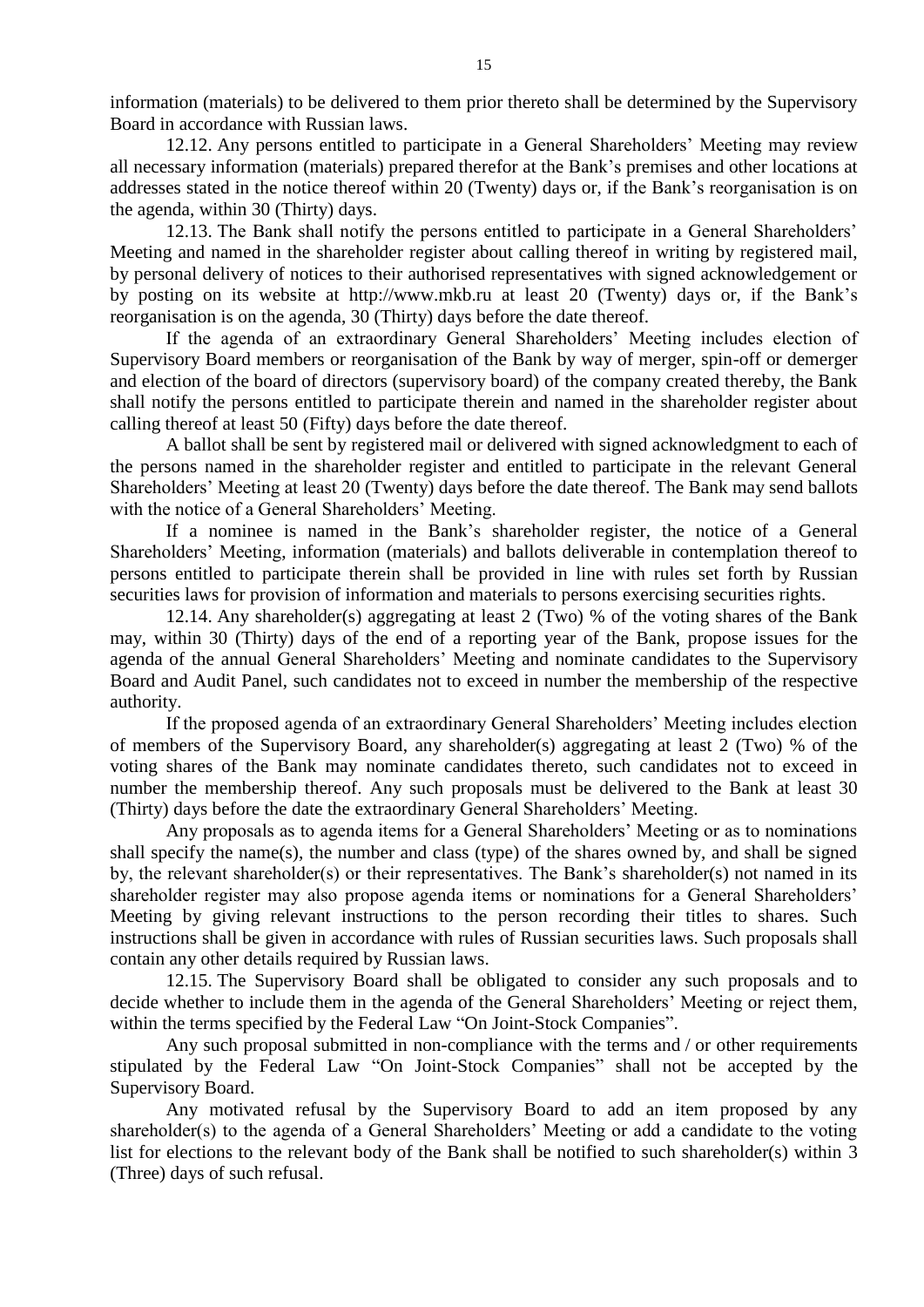Such refusal shall be notified to the proposing persons who are not named in the Bank's shareholder register and gave instructions to the person recording their titles to shares within 3 (Three) days thereof in accordance with the rules of Russian securities laws for provision of information and materials to persons exercising securities rights.

12.16. Any refusal or omission by the Supervisory Board to include any proposed item in the agenda of a General Shareholders' Meeting or admit a candidate to elections to the Bank's bodies may be protested in courts of law by the shareholder concerned.

12.17. The Supervisory Board may not modify the wording of the issues on the agenda of a General Shareholders' Meeting and in the wording of any resolutions thereon.

Further to or failing any issues proposed to be included in the agenda of any General Shareholders' Meeting, or failing sufficient number of candidates nominated by the shareholders for any authority, the Supervisory Board may at its discretion include issues in the agenda of the General Shareholders' Meeting or candidates in the list of candidates.

12.18. Any shareholder of the Bank may vote in person or by proxy subject to a power of attorney being executed as required by applicable Russian laws. One proxy may act under powers of attorney from different shareholders.

Any shareholder may at any time replace the relevant proxy at, or participate in person in, any General Shareholders' Meeting.

12.19. A General Shareholders' Meeting shall be valid (shall have a quorum), if by the end of the registration for participation therein shareholders (or representatives of shareholders) holding more than half of the votes of the placed voting shares of the Bank have registered.

A General Shareholders' Meeting shall be deemed attended by any shareholders who have registered to participate therein and any shareholders whose ballots were received at least 2 (Two) days before its date. A General Shareholders' Meeting held by absentee voting shall be deemed attended by any shareholders whose ballots were received before the last day for receipt of ballots fixed pursuant to applicable Russian laws.

A General Shareholders' Meeting shall also be deemed attended by any shareholders who, under rules of Russian securities laws, gave voting instructions to the persons recording their titles to shares, if their will is made known at least 2 (Two) days before the date it is held or, if held by absentee voting, the last day for receipt of ballots.

12.20. Issues on the agenda of any General Shareholders' Meeting shall be voted based on "one voting share, one vote" principle, except for cumulative voting as provided for by applicable Russian laws.

Counting of the votes cast with respect to each voted issue of the agenda of any General Shareholders' Meeting shall be made aggregately for all voting shares.

12.21. Voting by ballots shall also be deemed to occur when the Bank's registrar is notified of the will expressed by any persons entitled to participate in a General Shareholders' Meeting who are not named in the Bank's shareholder register and gave, as required by Russian securities laws, voting instructions to the persons recording their titles to shares.

12.22. Any resolutions passed by, and results of any vote on the items of the agenda of, any General Shareholders' Meeting may be announced thereat and shall be notified to those included in the list of persons entitled to participate therein in the form of a vote count report in the manner provided for giving notice of General Shareholders' Meetings, within 4 (four) business days of closing thereof or, if it was held by absentee voting, the deadline for submitting ballots.

12.23. If a nominee is named in the Bank's shareholder register as at the record date for participation in a General Shareholders' Meeting, the vote count report shall be brought to notice of such nominee in line with rules set forth by Russian securities laws for provision of information and materials to persons exercising securities rights.

12.24. Any shareholder whose rights and lawful interests are affected by a resolution of a General Shareholders' Meeting and who did not participate therein or voted against such resolution may contest it in a court. Such contestation may be filed within 3 (Three) months of the day such shareholder became or should have become aware of such resolution.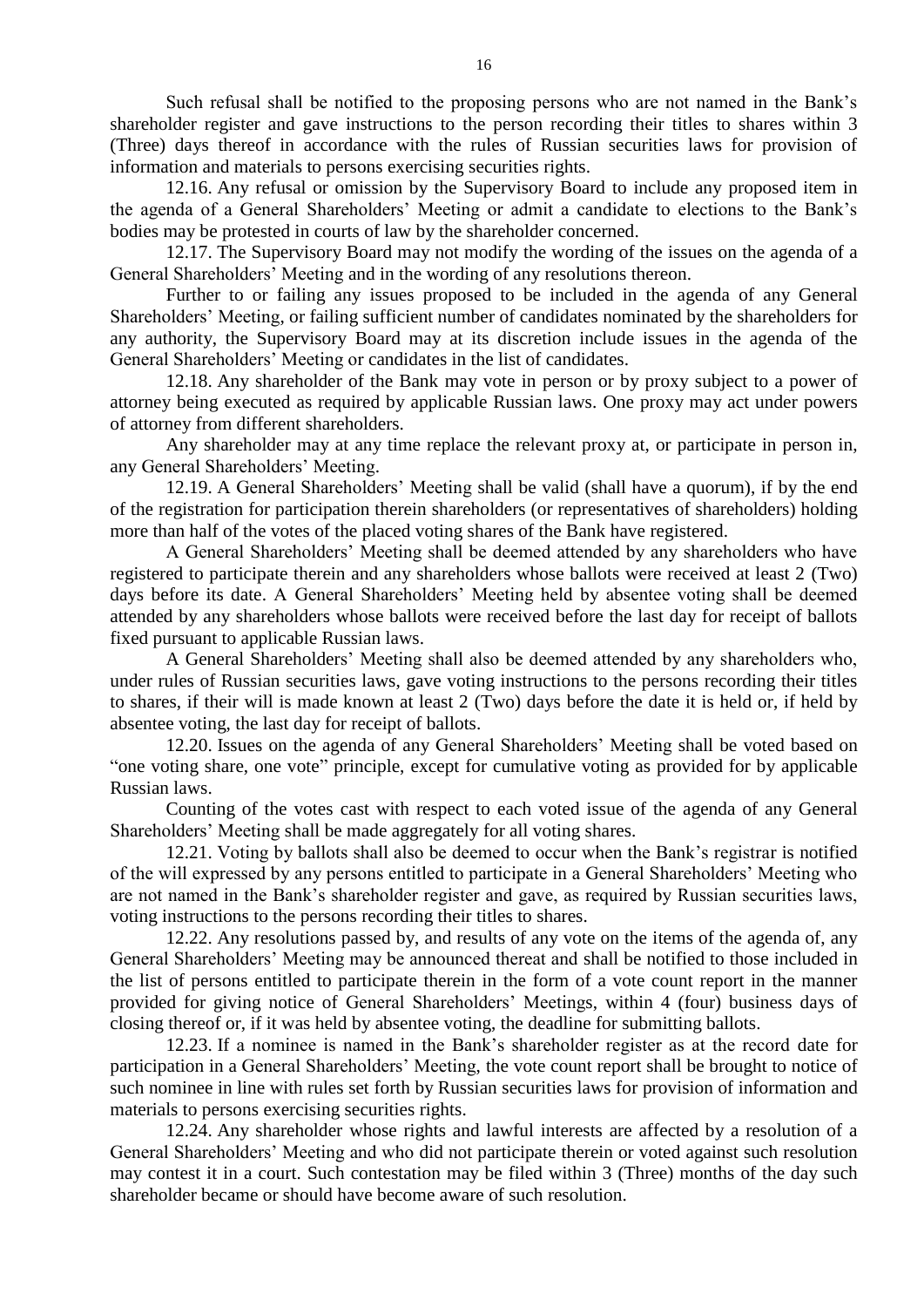12.25. Any resolutions on the items of agenda of any General Shareholders' Meeting, other than electing members to the Supervisory Board or Audit Panel, approving the auditor of the Bank, approving the annual report and annual accounting (financial) statements, and distributing any income (including paying (declaring) dividends other than any income distributed as dividends for the first quarter, half-year or 9 (Nine) months of a reporting year) or loss of the Bank for a reporting year, may be passed by absentee voting (by poll) without holding any meeting (i.e. co-presence of shareholders to discuss issues of agenda and to pass resolutions on any issues put to vote).

12.26. Any resolution of a General Shareholders' Meeting passed by absentee voting (by poll) shall be deemed valid if at least a half of the Bank's voting shares were represented therein.

## *Procedure for organising an Extraordinary General Shareholders' Meeting*

12.27. Any extraordinary General Shareholders' Meeting shall be held by resolution of the Supervisory Board at its own discretion or on the request of the Audit Panel, the auditor of the Bank or any shareholder(s) aggregating at least 10 (Ten) % of the voting shares of the Bank as of the date of such request. Any extraordinary General Shareholders' Meeting shall be convened by the Supervisory Board.

12.28. Any extraordinary General Shareholders' Meeting requested by the Audit Panel, the auditor of the Bank or any shareholder(s) aggregating at least 10 (Ten) % of the voting shares of the Bank must be held within 40 (Forty) days of such request. If the proposed agenda of the extraordinary General Shareholders' Meeting includes election to the Supervisory Board, such Bank's General Shareholders' Meeting must be held within 75 (Seventy five) days of such request.

12.29. Any Supervisory Board resolution to call, or motivated refusal to call, an extraordinary General Shareholders' Meeting shall be delivered to the persons requesting it within 3 (Three) days of such resolution. Such resolution shall be notified to the proposing persons who are not named in the Bank's shareholder register and gave instructions to the person recording their titles to shares within 3 (Three) days thereof in accordance with the rules of Russian securities laws for provision of information and materials to persons exercising securities rights.

12.30. Where the Federal Law "On Joint-Stock Companies" requires the Supervisory Board to call an extraordinary General Shareholders' Meeting, such General Shareholders' Meeting must be held within 40 (Forty) days of the Supervisory Board's resolution to call it.

Where the Federal Law "On Joint-Stock Companies" requires the Supervisory Board to call an extraordinary General Shareholders' Meeting for election of Supervisory Board members, such General Shareholders' Meeting must be held within 70 (Seventy) days of the Supervisory Board's resolution to call it.

12.31. Any omission, within the term set out by the Federal Law "On Joint-Stock Companies", or refusal by the Supervisory Board to call an extraordinary General Shareholders' Meeting may be protested in courts of law by the Bank's bodies or persons requesting the calling thereof.

#### **Article 13. SUPERVISORY BOARD**

13.1. The Supervisory Board shall carry out the general governance of the Bank's activities, except the matters reserved to the General Shareholders' Meeting.

13.2. The following matters shall be reserved to the Supervisory Board:

13.2.1. Setting priority activities for the Bank.

13.2.2. Calling annual and extraordinary General Shareholders' Meetings in due manner, except as stipulated by the Federal Law "On Joint-Stock Companies".

13.2.3. Approving the agenda of General Shareholders' Meetings.

13.2.4. Setting the record dates for participation in General Shareholders' Meetings, and deciding any other matters reserved to it by the Federal Law "On Joint-Stock Companies" and related to preparation and holding of General Shareholders' Meetings.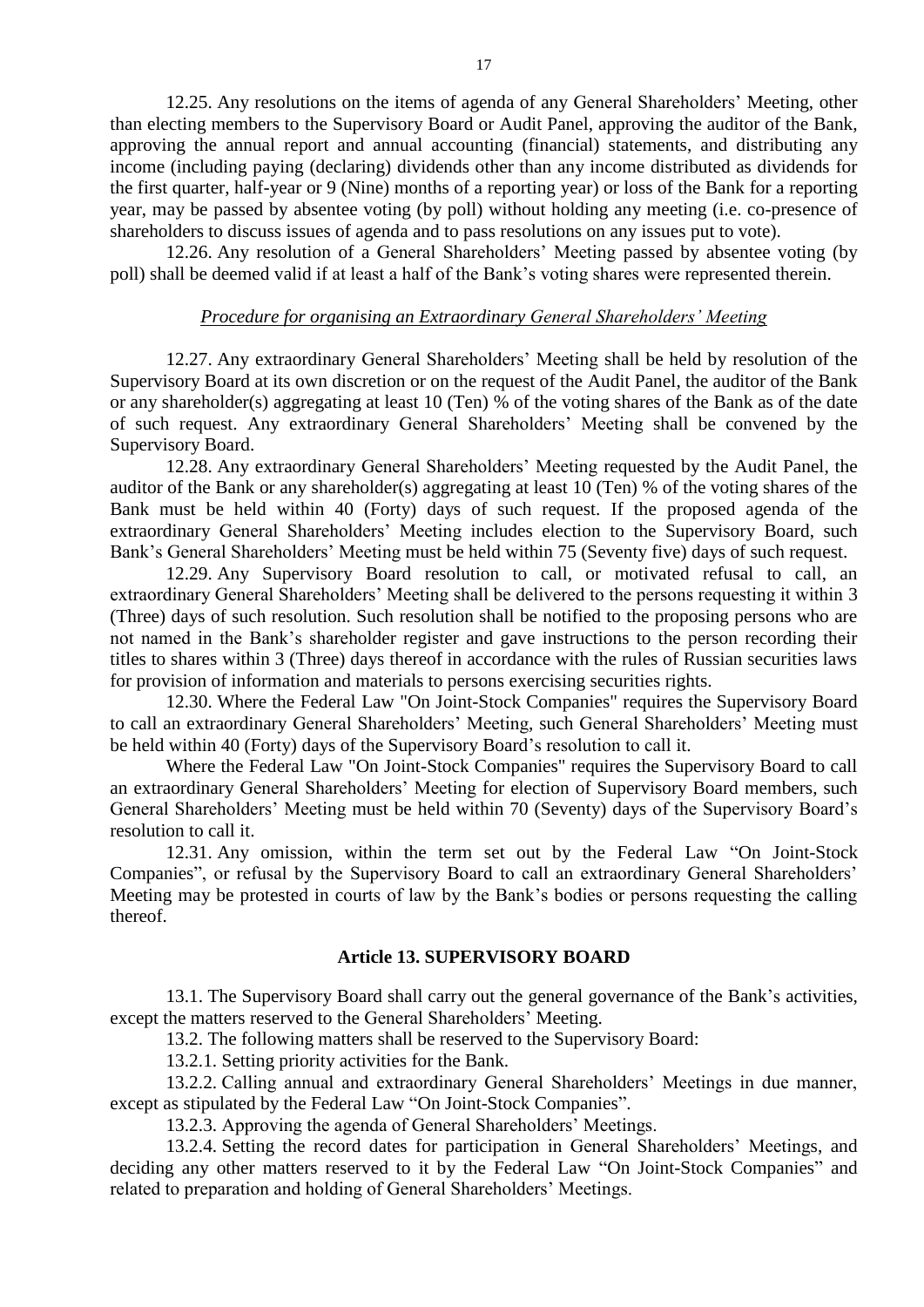13.2.5. Resolving to increase the Bank's charter capital by placing additional shares within the number and classes (types) of the authorised shares as set out by clause 5.3 hereof.

13.2.6. Resolving (and amending resolutions) to place bonds and other emission securities of the Bank as permitted by the legislation of the Russian Federation, including convertible bonds and other convertibles, except where placement of convertible bonds and other convertibles is reserved by this Charter or the Federal Law "On Joint-Stock Companies" to the General Shareholders' Meeting.

13.2.7. Determining the price (monetary value) of property, determining the placement price, or a procedure for determination thereof, and buy-back price of the Bank's emission securities where provided for by the legislation of the Russian Federation.

13.2.8. Resolving to buy back the Bank's shares (unless in connection with any reduction of the Bank's charter capital), bonds and any other emission securities where provided for by the legislation of the Russian Federation.

13.2.9. Forming the Bank's executive bodies, in particular appointing, removing, and determining remunerations and compensations to be paid to, the Chairman of the Management Board and members of the Management Board.

13.2.10. Appointing and removing Deputy Chairmen of the Management Board as proposed by the Chairman of the Management Board.

13.2.11. Resolving to file requests with the Bank of Russia to approve candidacies of the Chairman of the Management Board, his Deputies, members of the Management Board and other persons requiring its approval as required by applicable laws.

13.2.12. Recommending to the General Shareholders' Meeting the amount of remunerations and compensations for the members of the Audit Panel and determining the amount of fees for the services of the audit firm.

13.2.13. Recommending to the General Shareholders' Meeting the amount of, and the method for payment of, dividends on the Bank's shares.

13.2.14. Approving bylaws of the Bank, except those reserved by the Federal Law "On Joint-Stock Companies" to the General Shareholders' Meeting and those reserved by this Charter to the executive bodies of the Bank.

13.2.15. Allocating the reserve fund and any other funds of the Bank.

13.2.16. Setting up and dissolving branches and representative offices of the Bank.

13.2.17. Consenting to or approving subsequently interested party transactions where required by applicable Russian laws.

13.2.18. Consenting to or approving subsequently major transactions where required by applicable Russian laws.

13.2.19. Appointing, removing, and approving the amount and conditions of remuneration for, the Head of Internal Audit Division, approving the regulations on, considering and approving performance reports of, and approving working plans of, the Internal Audit Division, and exercising any other powers related to organisation of internal control in the Bank set out in Article 17 hereof.

13.2.20. Resolving to appoint and remove the Corporate Secretary, and approving the Regulation on the Bank's Corporate Secretary.

13.2.21. Approving the Bank's registrar and the terms of contract with such registrar, and terminating any such contract.

13.2.22. Approving resolutions to issue securities, prospectuses and buy-back closing reports.

13.2.23. Approving the Bank's annual budget or any material amendments thereto.

13.2.24. Approving any transaction to be made by the Bank with any of its related parties, other than those made by the Bank on arm's length terms in the ordinary course of business with a value (per one transaction) less than 3 (Three) percent of the Bank's Tier I Capital as calculated under the report on "International Convergence of Capital Measurement and Capital Standards" dated July 1988 of the Basel Committee on Banking Supervision, as amended from time to time, as at the last reporting date preceding the date of the transaction in question (the "Capital") or those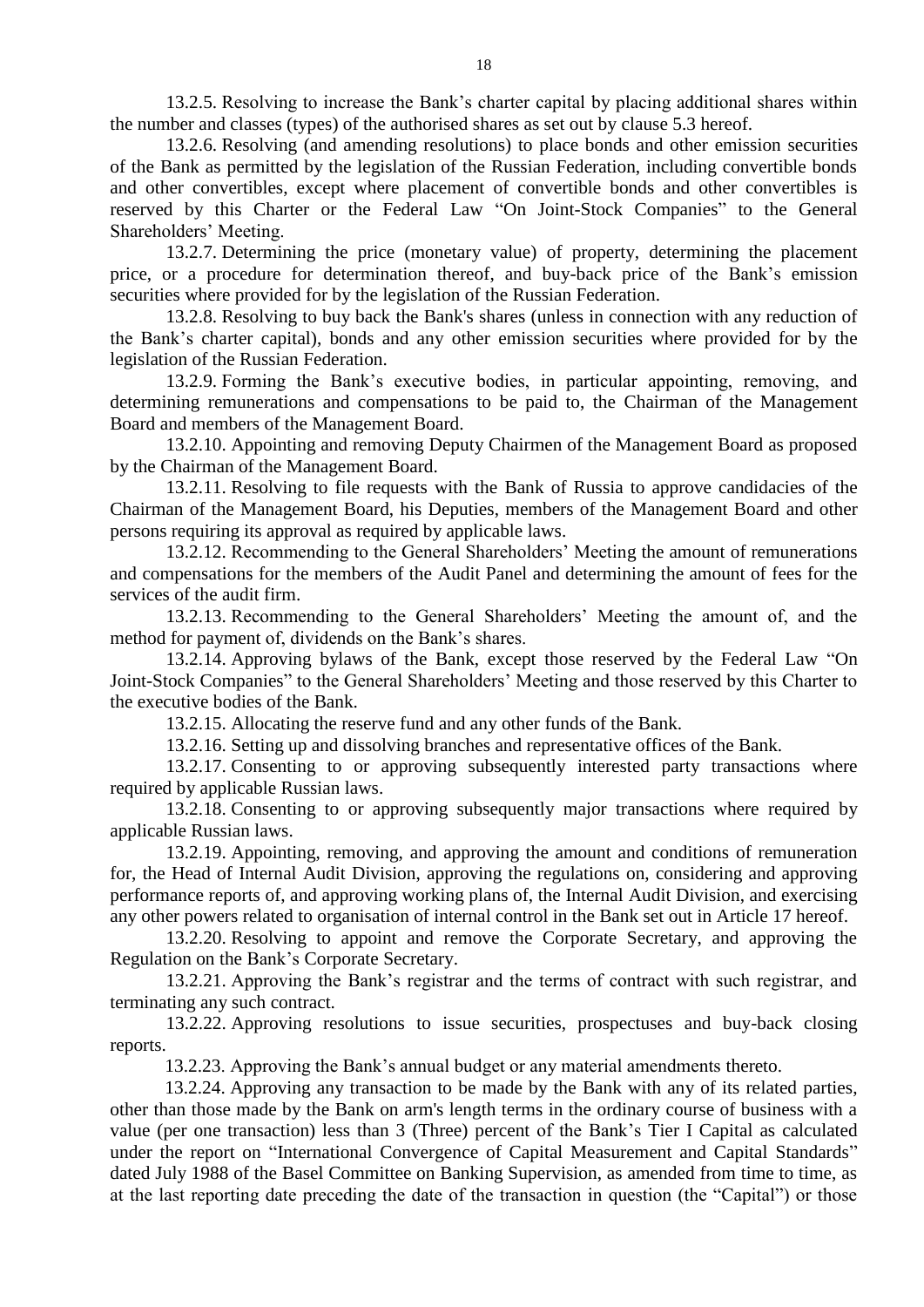subject to approval by the Supervisory Board or General Shareholders' Meeting as major or interested party transactions (interested parties being defined for the purpose of this clause hereof according to the International Financial Reporting Standard (IFRS) IAS 24 (Related Party Disclosure)).

13.2.25. Authorising any arrangement for the acquisition or disposal by the Bank of shares or other stock in legal entities and organizations where the consideration payable by or due to the Company exceeds 20 (Twenty) percent of the Capital, whether in one or a series of transactions.

13.2.26. Approving any single transaction or series of related transactions for the disposal of any assets of the Bank of which the book (aggregate book) value as at the last reporting date exceeds 20 (Twenty) percent of the Capital (excluding any such disposals contemplated in the annual budget of the Bank).

13.2.27. Approving any actions to be taken by the Bank (other than those contemplated in its annual budget) whereby it incurs, within a reporting year, any obligations to pay amounts exceeding in aggregate 20 (Twenty) percent of the Capital to any single party (group of parties).

13.2.28. Approving creation by the Bank or its controlled persons of any subsidiaries or controlled persons of the Bank or approving the Bank's entering into any joint venture (for the purpose of this clause hereof, a joint venture is defined in accordance with the International Financial Reporting Standards (IFRS)).

13.2.29. Approving any single transaction or series of related transactions to be made by the Bank or its controlled persons whereby the Bank disposes, directly or indirectly, of all or any part of an equity interest held or, in the case of a related party within the meaning of IAS 24 (Related Party Disclosure), indirectly controlled by the Bank and representing more than 50 (Fifty) percent of the capital of or voting shares in the relevant company or related party, if such transaction or transactions result(s) in the Bank owning less than 25 (Twenty five) percent of the capital of or voting shares in such company or related party.

13.2.30. Approving any single transaction or series of related transactions to be made by the Bank outside of the ordinary course of its business and giving rise to an obligation for the Bank to pay amounts in excess of 5 (Five) percent of the Capital to any single party (group of parties).

13.2.31. Approving any material transaction or series of related transactions, which are in aggregate material for the Bank, whereby the Bank acquires / disposes of any exclusive intellectual property rights or obtains / grants a license thereto.

13.2.32. Save for matters reserved to the General Shareholders' Meeting or dealt with elsewhere in this Charter, approving any single transaction or series of related transactions to be made by the Bank with a view to the placement or public circulation of, or of any foreign-law securities of a foreign issuer traded outside the Russian Federation and representing interest in, the shares or convertibles of the Bank.

13.2.33. Creating specific committees of the Supervisory Board: the strategic and finance committee, the audit committee (which shall, amongst other, supervise the Bank's banking risk management), the corporate governance, nominations and compensation committee, the capital markets committee, the corporate conflict resolution committee, the professional ethics committee and other committees.

The Supervisory Board shall determine the membership of the said committees, provided that the Strategic and Finance Committee, the Audit and Risk Committee and the Corporate Governance, Nominations and Compensation Committee must have at least one member who is an independent director of the Bank and no members who are not members of the Supervisory Board.

The quorum of, and the provisions for convening and holding, meetings of committees of the Supervisory Board must comply with the requirements to the quorum, convening and holding of the Supervisory Board meetings set out in clauses 13.9 - 13.10 hereof, unless required otherwise by the nature of the activity of any such committees.

13.2.34. Approving the policy for preventing, detecting and obstructing insider information abuse and market manipulation.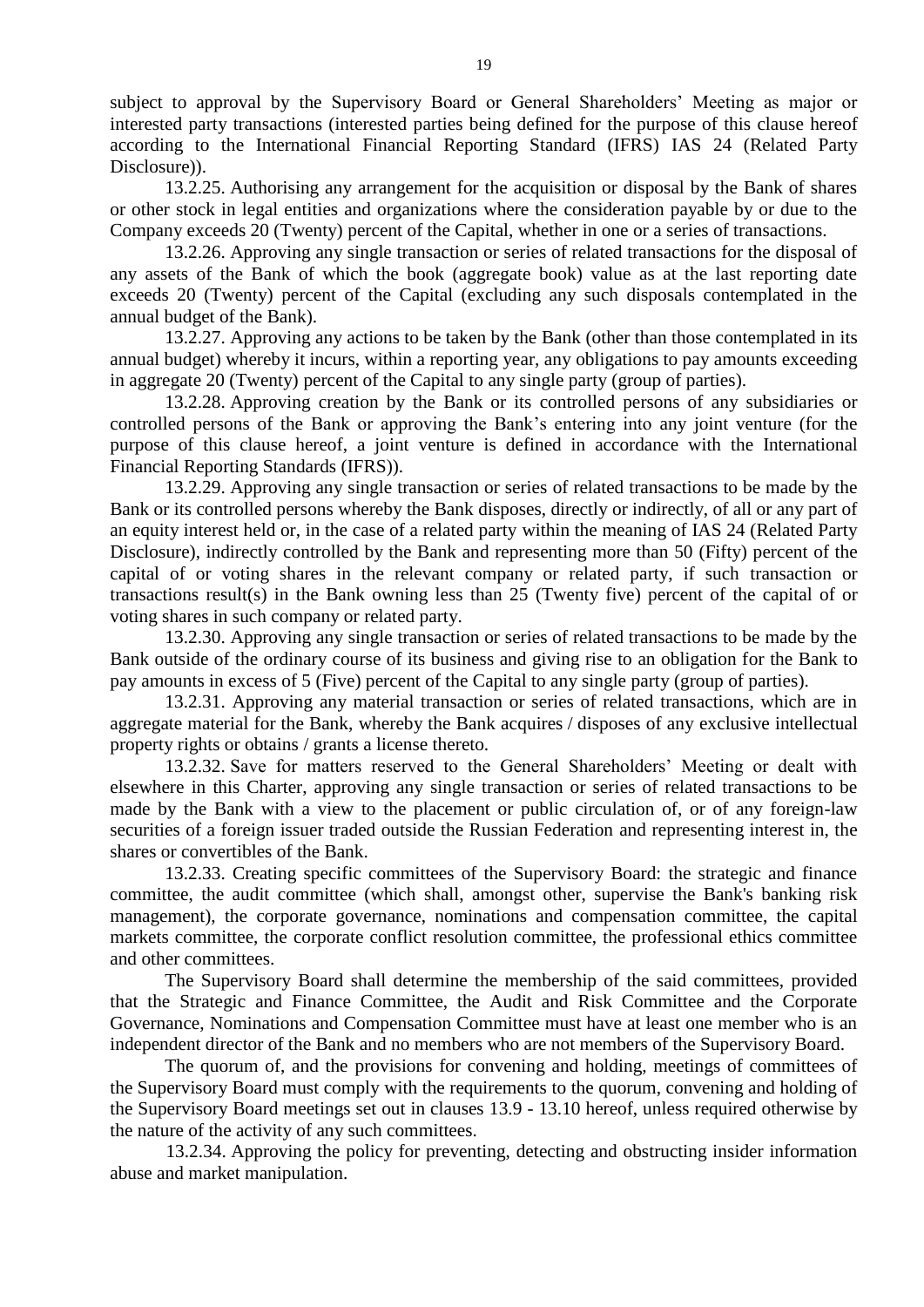Reviewing and approving reports and the Bank's policy documents in respect of insider information access procedure, its confidentiality rules and control over compliance with statutory insider information requirements;

13.2.35. Approving the Bank's risk and capital management strategy, in particular with respect to ensuring adequate capital and liquidity to cover risks both for the Bank in whole and for individual lines of its business, and also approving, and controlling the fulfilment of, a process for managing the Bank's most critical risks;

13.2.36. Approving a conflict of interest prevention policy, financial recovery plan, business continuity/recovery plan in the event of any contingency, approving the Bank's remuneration policy and controlling implementation of such policy.

13.2.37. Approving a process for applying banking risk management methods and quantitative risk evaluation models, including evaluation of the Bank's assets, liabilities and offbalance claims and liabilities, and stress testing scenarios and results;

13.2.38. Based on the Internal Audit Division's reports, appraising the compliance by the Chairman of the Management Board and the Management Board with strategies and procedures approved by the Supervisory Board;

13.2.39. Deciding on Supervisory Board members' duties, in particular creating board committees, appraising its own performance and presenting results to the General Shareholders' Meeting;

13.2.40. Approving the Bank's HR policy in accordance with applicable legislation of the Russian Federation;

13.2.41. Resolving to apply for listing of the Bank's shares and/or convertibles;

13.2.42. Any other matters contemplated by this Charter and applicable Russian laws.

No matters reserved to the Supervisory Board may be referred to any executive bodies of the Bank.

13.3. The Supervisory Board must have at least 5 (Five) members. If the number of holders of the Bank's voting shares exceeds 1,000 (One thousand), the Supervisory Board may not have less than 7 (Seven) members. If the number of holders of the Bank's voting shares exceeds 10,000 (Ten thousand), the Supervisory Board may not have less than 9 (Nine) members.

13.4. Members of the Supervisory Board shall be elected by any General Shareholders' Meeting for the term until the next annual General Shareholders' Meeting and may be re-elected an unlimited number of times.

The members of the Supervisory Board shall be elected by cumulative voting.

Under cumulative voting, votes owned by each shareholder shall be multiplied by the number of the persons to be elected to the Supervisory Board. Any shareholder may cast all the votes so calculated for one or more candidates to the Supervisory Board.

The candidates to get the largest number of the votes shall be deemed elected to the Supervisory Board.

By resolution of the General Shareholders' Meeting, any members of the Supervisory Board may be removed before term.

Supervisory Board members may only be natural persons.

Supervisory Board members and nominees must meet the business reputation and eligibility requirements set out under applicable Russian laws.

Any Supervisory Board member against whom a judgment has come into force imposing a sentence for a deliberate crime or an administrative penalty by way of disqualification, shall be deemed removed from the Supervisory Board once such judgment comes into force.

No member of the Supervisory Board needs to be a shareholder of the Bank. Members of the Management Board may not hold more than one quarter of the membership of the Supervisory Board. No Management Board member (including the Chairman of the Management Board) may be the Chairman of the Supervisory Board at the same time.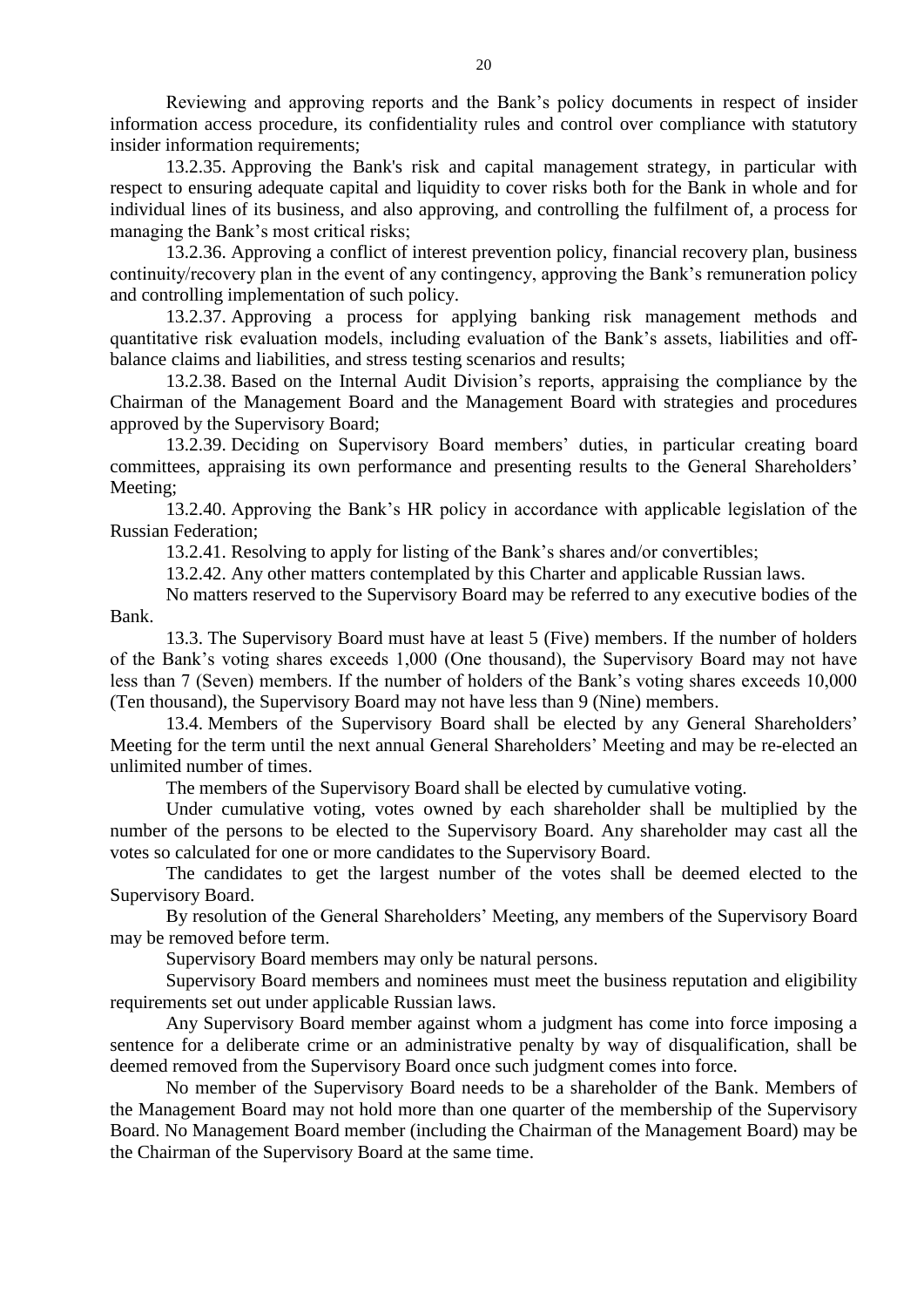Members of the Supervisory Board must notify it of their intention to serve in governing bodies of other entities, save for the Bank's controlled and dependent entities, and of any such appointment.

The Supervisory Board shall have at least 3 (Three) independent directors.

Independent directors of the Bank are those Supervisory Board members who have no direct or indirect relationship with the Bank other than membership on the Supervisory Board and who:

(1) are not, and have not been in the past 5 (Five) years, employed by the Bank or its affiliates. In this clause, "affiliates" means with respect to any person, any individuals or entities directly or indirectly controlling, controlled by or under common control with, that person. For the purposes of this clause, "control" means the power of an individual or entity, whether independently or jointly with other individuals or entities, directly or indirectly (through third parties), to influence activities of entities and / or individuals (including to direct the management or business policies of an entity through the direct or indirect ownership of more than 20 (Twenty) % of its capital and / or by contract made between that individual or entity and the other individual(s) and / or entity(ies));

(2) are not affiliated with any non-profit organisation that receives significant funding from the Bank or its affiliates;

(3) do not receive and have not received in the past 5 (Five) years, any additional payments from the Bank or its affiliates other than their remuneration, and reimbursement of expenses related to their service, as Supervisory Board members (such remuneration and reimbursement related to their service as Supervisory Board members may not constitute a significant portion (share) of any such independent director's total income for the calendar year in which such remuneration and reimbursement were paid);

(4) do not participate in any employee pension programme (plan) or share option programme (plan) of the Bank or any of its affiliates;

(5) are not employed as the sole executive body or a member of the collective executive body of another entity where any of the members of the Bank's collective executive body serve on that entity's board of directors (supervisory board);

(6) are not, nor have been at any time during the past 5 (Five) years, employed by or affiliated with an auditor of the Bank or any of its affiliates;

(7) do not hold, and are not members of a management body of any entity, or general partners of any general partnership, or members of a business partnership, or partners (members) of an entity incorporated under foreign law in a legal form similar to that of general partnership or business partnership, and cannot give binding instructions to or otherwise direct the activities of an entity that holds, any significant (more than 2 (Two) %) portion of the outstanding shares in the Bank or shares / interests in the capital of any of its affiliates;

(8) are not members of the immediate family, guardians or trustee of any individual who would not meet any of the tests set out in (1)-(7) of this clause, nor assistants to any such individual who is of age, legally capable and placed under guardianship, nor executors of estate of any such individual who has been declared missing, nor administrators or trustees of estate of any such individual who is or has been declared deceased.

(9) have not served on the Supervisory Board for more than 7 (Seven) years.

Starting from the date of approval of the annual report of the Bank for 2012, those who have been independent directors of the Bank since the date of approval of its previous annual report at the General Shareholders' Meeting and nominees to the Supervisory Board who can be qualified as independent directors of the Bank if elected to the Supervisory Board by the annual General Shareholders' Meeting which approves the given annual report of the Bank, shall be identified therein.

The criteria for qualification of Supervisory Board members as independent directors of the Bank for the purposes of approving interested party transactions shall be as required by the legislation of the Russian Federation without any reference to the provisions of this clause.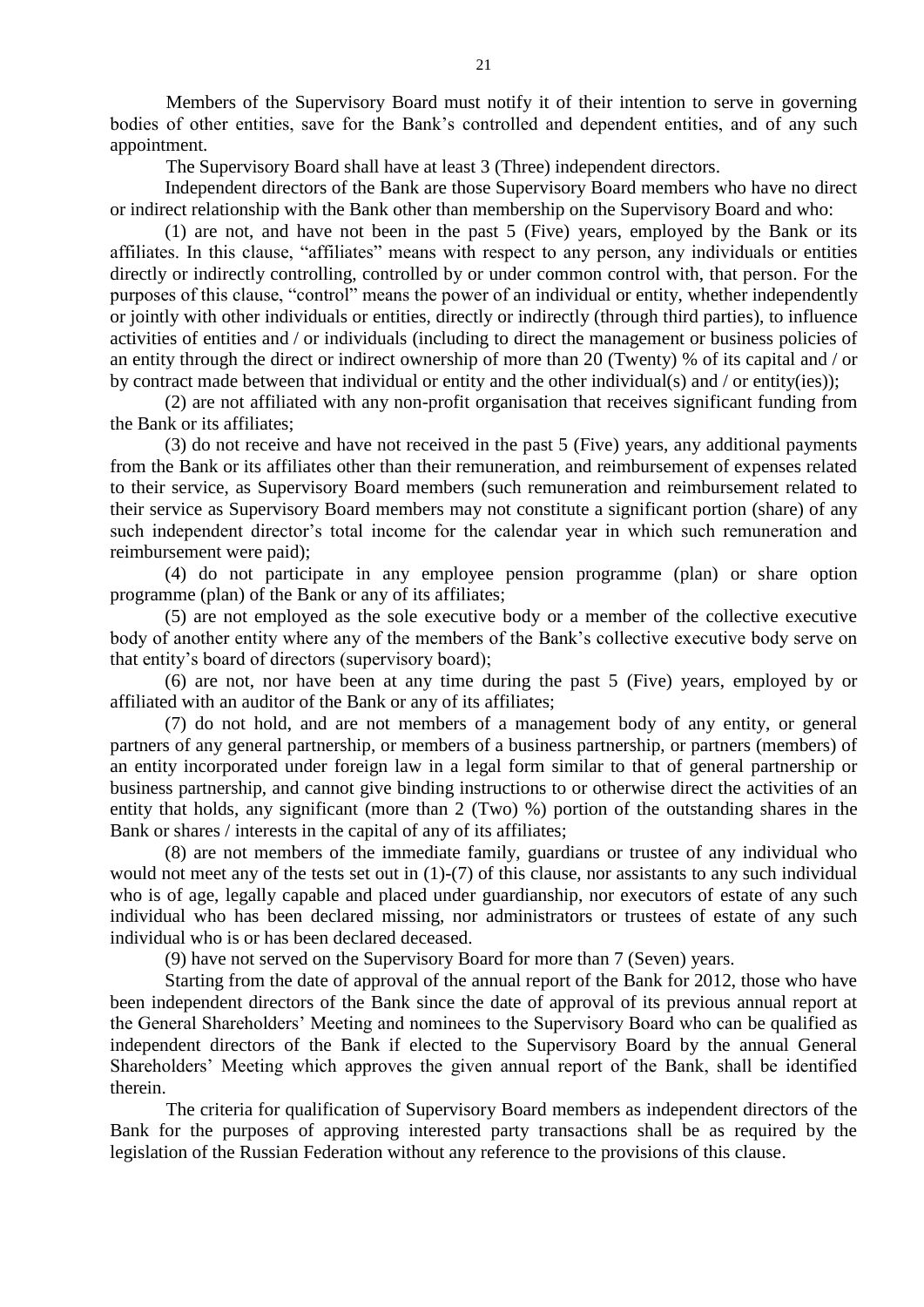13.5. Members of the Supervisory Board shall elect one of them as the Chairman of the Supervisory Board by a majority of votes of the total of the members present at the meeting of the Supervisory Board.

The Chairman of the Supervisory Board shall organise operation of the said management body, call, chair and procure keeping of the minutes of, its meetings.

Functions of the absent Chairman of the Supervisory Board shall be delegated to one of the members of the Supervisory Board by resolution of the Supervisory Board.

13.6. Meetings of the Supervisory Board shall be called by its Chairman at his own discretion or by request of any member of the Supervisory Board, the Audit Panel, the auditors firm, the Management Board or the Chairman of the Management Board.

13.7. Certain reserved matters and certain aspects of the procedure for calling and holding meetings of the Supervisory Board shall be stipulated by the Bank's bylaws.

13.8. Meetings of the Supervisory Board may be held with or without physical presence. The Supervisory Board shall count the written opinion of any Supervisory Board member absent from the relevant meeting towards quorum of that meeting and in any voting thereat.

Notice of each meeting of the Supervisory Board together with its agenda, proposed resolutions on the items of such agenda, materials and information necessary for the Supervisory Board members to make well-grounded resolutions on the items of agenda of the forthcoming Supervisory Board meeting, shall be circulated to the Supervisory Board members at least 15 (Fifteen) days in advance of such meeting.

The requirement of the foregoing paragraph shall not apply where the Supervisory Board is required to make a decision within its competence in circumstances in which the foregoing requirement cannot be observed, such notice requirements may be waived with the unanimous written approval of all Directors, provided that the Supervisory Board members have unanimously waived such requirement.

Each member of the Supervisory Board may participate in any Supervisory Board meeting held by way of physical presence by telephone or video conference subject to a reasonable notice thereof to be given to the Bank. The chairman of any Supervisory Board meeting shall ensure audio or video recording of observations and voting of any Supervisory Board member participating by telephone or video conference. The material carrier of any such audio or video record shall be filed with the minutes of such meeting.

The Supervisory Board shall meet at least once every calendar quarter according to a schedule fixed by its resolution. Each Supervisory Board meeting shall confirm the date of the next Supervisory Board meeting as per the schedule of Supervisory Board meetings or fix another date of the next Supervisory Board meeting.

13.9. The quorum for any (including any adjourned) meeting of the Supervisory Board shall be a majority of the elected members thereof.

If the number of the Supervisory Board members falls below the quorum stipulated hereby, the Supervisory Board shall call an extraordinary General Shareholders' Meeting to elect new members to the Supervisory Board.

The Chairman of the Supervisory Board shall adjourn any inquorate Supervisory Board meeting to the same time and place and with the same agenda on a day falling not earlier than 10 (Ten) days but no later than 21 (Twenty one) days thereafter.

13.10. Any resolution on the items of agenda of any meeting of the Supervisory Board shall be passed by a majority of votes of the members attending the meeting, unless a greater number of votes is required by the Federal Law "On Joint-Stock Companies", this Charter or a bylaw of the Bank setting out the provisions for convening and holding Supervisory Board meetings.

Each member of the Supervisory Board shall have one vote. No transfer of vote from one member of the Supervisory Board to another or to any other person shall be permitted.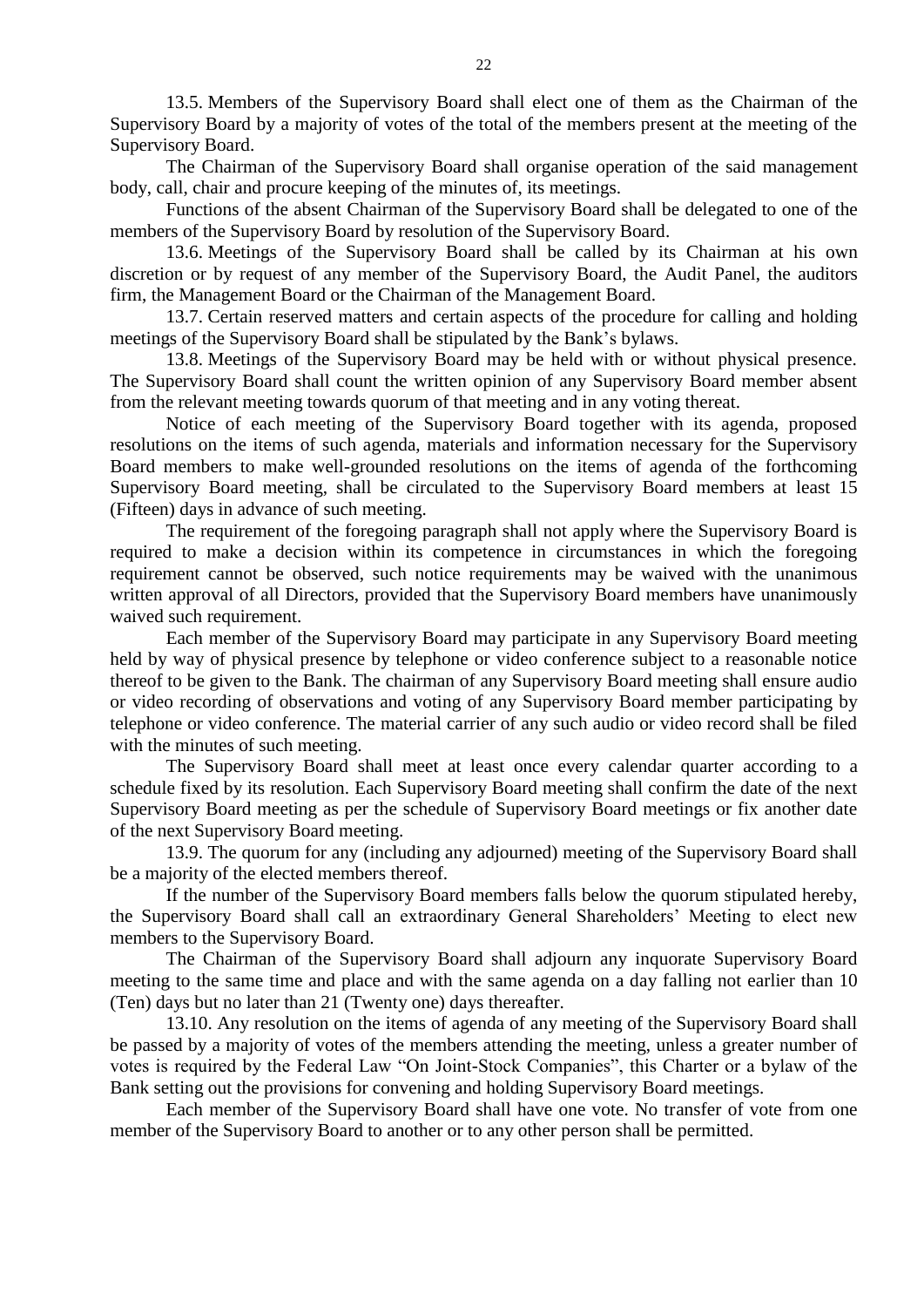#### **Article 14. MANAGEMENT BOARD**

14.1. The Management Board is a collective executive body of the Bank to be formed by resolution of the Supervisory Board of at least 5 (five) persons and acting under this Charter and a regulation as approved by the General Shareholders' Meeting setting out terms and procedure for calling and holding the meetings of, and a decision-making procedure for, the Management Board.

The quorum for any meetings of the Management Board shall be constituted by at least a half of the members thereof approved by the Supervisory Board. If the number of the Management Board's members falls below a half of the number needed for such quorum, the Supervisory Board shall approve a new membership of the Management Board.

14.2. The following matters shall be reserved to the Management Board:

– ensuring implementation of any resolutions of the General Shareholders' Meeting and the Supervisory Board, and any recommendations of the Audit Panel;

– approving interest rates and charges for banking services;

– setting out the organisational structure and the total number of staff of the Bank, and considering the Bank's staff chart;

– forming committees for any activities of the Bank and delegating thereto some of the powers of the Management Board under respective committee regulations approved by the Management Board;

– delegating to officers of organisational units some of the powers of the Management Board;

– deciding on any matters related to opening and closing of internal organisational units;

– approving internal regulations: credit, accounting and other policies, instructions, regulations, procedures, manuals, guidelines and rules;

– defining the types and the list of information pertaining to the Bank's commercial secrecy;

– exercising the powers related to organisation of internal control in the Bank defined by Article 17 hereof;

– deciding on acquisition or disposal by the Bank of any interest in the authorised (or joint) capital (or unit fund) of another commercial organisation or any block of ordinary shares in another joint-stock company, if the resulting interest or block of ordinary shares exceeds, or falls below, 20 (Twenty) % or 50 (Fifty) %;

– considering and transacting any other matters referred to the Management Board by the Chairman of the Management Board.

14.3. Members of the Management Board shall be approved by the Supervisory Board as recommended by the Chairman of the Management Board.

14.4. Affairs of the Management Board shall be directed by the Chairman of the Management Board.

14.5. Any resolutions on the issues of the agenda of any meetings of the Management Board shall be passed by a simple majority of the votes of its members present at the meeting. Each member of the Management Board shall have one vote for any issue on the agenda of any meeting of the Management Board. In case of any voting tie, the Chairman of the Management Board shall have a casting vote. No member of the Management Board may transfer his right to vote to any other person being a fellow member or not.

14.6. Rights and duties of the members of the Management Board shall be as set out by applicable Russian laws, the Regulation on the Management Board as approved by the General Shareholders' Meeting and a contract made between each such member and the Bank. Any such contract shall be signed on behalf of the Bank by the Chairman of, or by a person authorised by, the Supervisory Board.

14.7. Members of the Management Board must, at the time of requesting the Bank of Russia's approval for their candidacies, at the time of appointment (election) and throughout their tenure, meet qualification and business reputation requirements provided by applicable laws.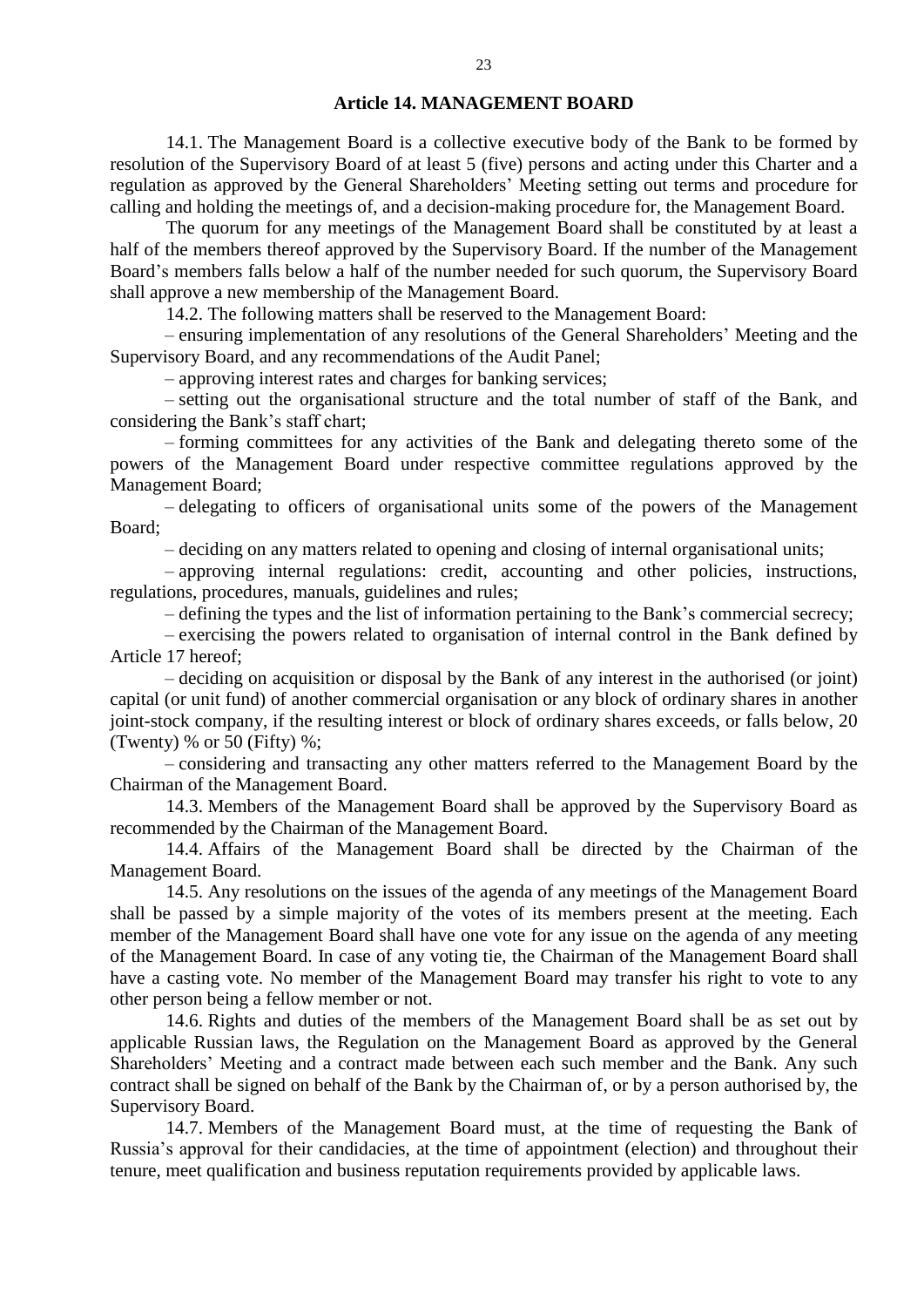14.8. The Chairman of the Management Board and the Management Board shall report to the General Shareholders' Meeting and the Supervisory Board.

14.9. The provisions of labour laws of the Russian Federation shall apply to the Chairman of the Management Board and members of the Management Board to the extent consistent with the provisions of the Federal Law "On Joint-Stock Companies".

#### **Article 15. CHAIRMAN OF THE MANAGEMENT BOARD**

15.1. The Chairman of the Management Board is the sole executive body of the Bank governing the current activities of the Bank.

15.2. All matters related to the day-to-day management of the Bank's activities shall be reserved to the Chairman of the Management Board, unless reserved to the General Shareholders' Meeting or the Supervisory Board.

The Chairman of the Management Board shall:

– without any power of attorney, represent the Bank in any institutions, enterprises and organisations in the Russian Federation and abroad, and make any agreements whatsoever and any other transactions on behalf of the Bank;

– dispose of the Bank's property to the extent permitted by applicable Russian laws;

– approve preferential interest rates and preferential tariffs for banking services;

– open correspondent and any other accounts with other banks including foreign banks;

– ensure accounting and reporting in the Bank, and compliance of banking operations with applicable Russian laws, and be liable for the performance of the said duties imposed on him by federal laws;

– approve the Bank's staff chart, hire and dismiss employees of the Bank (as well as appoint and dismiss the Chief Accountant), grant incentives to and impose sanctions on the Bank's staff under applicable Russian laws;

– issue orders and directions binding on all of the Bank's employees on any issues of the Bank's activities;

– issue powers of attorney to the Bank's employees, whether sub-delegable or not;

– exercise powers related to organisation of internal control in the Bank defined in Article 17 hereof;

– set the coupon rate for (coupon income on) any bonds of the Bank;

– resolve to appoint a representative of bondholders where required by federal laws, and to make/amend/terminate the contract with any such representative;

– resolve to convene a General Bondholders' Meeting in such manner and time as set out by applicable laws;

– approve securities issue completion reports;

– resolve that the Bank joins or leaves other organisations, except where this Charter reserves such matter to other governing bodies of the Bank;

– resolve any other issues arising out of the current activities of the Bank.

15.3. In case of temporary absence of the Chairman of the Management Board, his functions shall be performed by a First Deputy Chairman of the Management Board or by a Deputy Chairman of the Management Board appointed Acting Chairman of the Management Board by an order of the Bank.

During the absence of the Chairman of the Management Board, the Acting Chairman of the Management Board shall exercise the rights and perform the duties of the Chairman of the Management Board stipulated by this Charter and by legislation of the Russian Federation.

15.4. Rights and duties of the Chairman of the Management Board shall be as set out by this Charter and by a contract made under applicable Russian laws and signed on behalf of the Bank by the Chairman of, or a person authorised by, the Supervisory Board.

15.5. The Chairman of the Management Board shall bear full pecuniary responsibility for any direct actual damage caused to the Bank.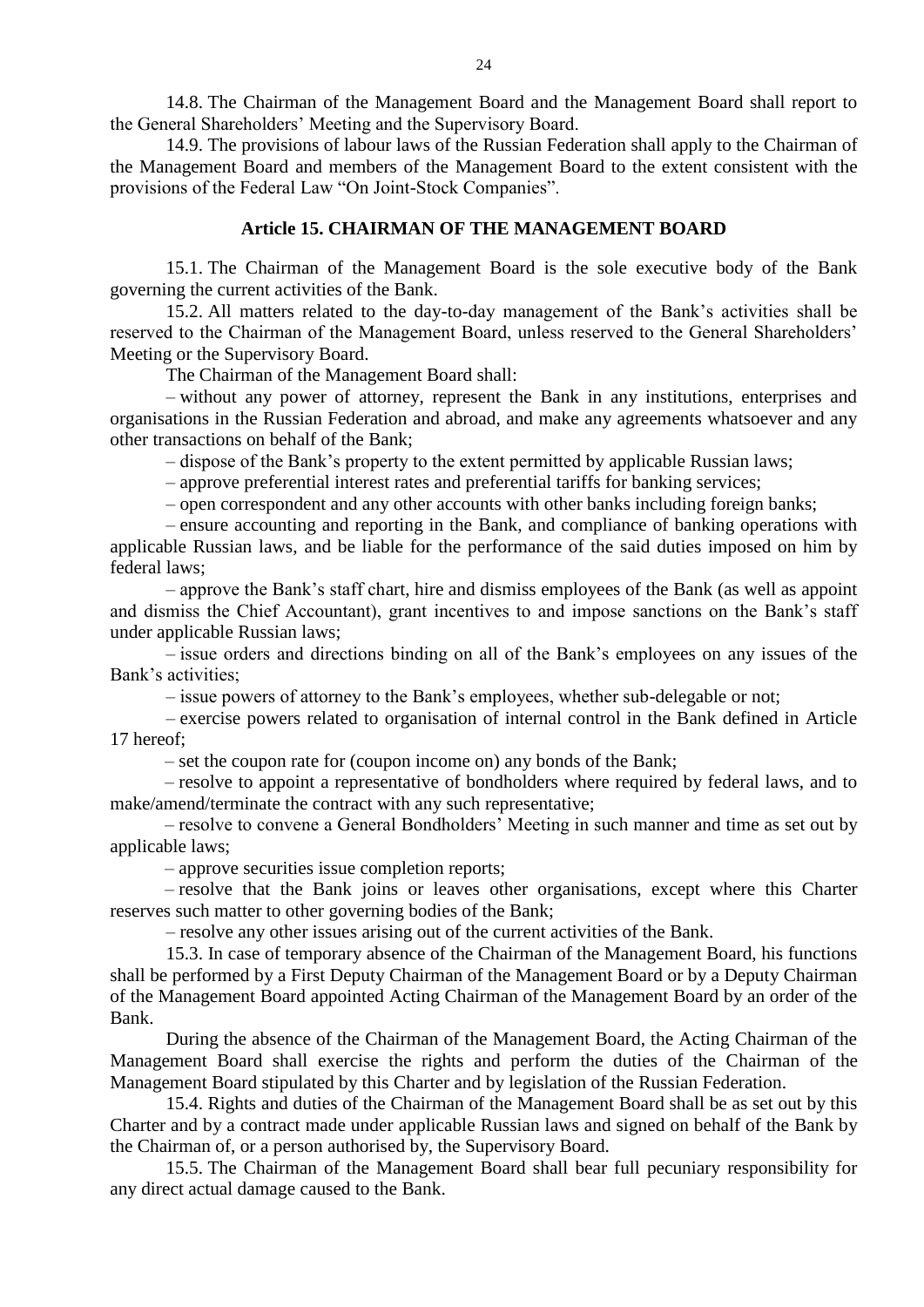Where so stipulated by federal laws, the Chairman of the Management Board shall indemnify the Bank for any loss incurred due to his guilty actions. Any such loss shall be calculated under provisions of the civil laws of the Russian Federation.

15.6. The Chairman of the Management Board shall control the Bank's anti-money laundering and combating financing of terrorism ("AML/CFT") processes under applicable Russian laws and compliance of the AML/CFT internal control regulations with Russian AML/CFT laws.

15.7. The Chairman of the Management Board must, at the time of requesting the Bank of Russia's approval for his candidacy, at the time of appointment (election) and throughout his tenure, meet qualification and business reputation requirements provided by applicable laws.

## **Article 16. CONTROL OVER FINANCIAL AND BUSINESS ACTIVITIES OF THE BANK**

16.1. The control over the Bank's financial and business activities shall be exercised by the Audit Panel composed of 3 (three) persons elected by any General Shareholders' Meeting for the term until the next annual General Shareholders' Meeting.

No members of the Audit Panel may be at the same time members of the Supervisory Board and / or the Management Board, or hold any other offices in the Bank's management.

Any shares held by members of the Supervisory Board or by the Bank's management may not vote in elections of members of the Audit Panel.

16.2. Members of the Audit Panel shall be responsible for any abusive performance of their duties as stipulated by applicable Russian laws.

16.3. In performing its functions, the Audit Panel may engage any experts not employed by the Bank. The Chairman of the Audit Panel shall be responsible for any actions of any such engaged experts.

16.4. The Audit Panel shall inspect the Bank's compliance with applicable laws and regulations, arrangement of the Bank's internal control, legality of operations made by the Bank (by total or sample inspection) and the state of cash and property.

The operational guide and the competence of the Audit Panel shall be set out by the Regulation on the Audit Panel approved by the General Shareholders' Meeting.

16.5. The Audit Panel shall submit to the General Shareholders' Meeting a report on revision of the Bank's financial and economic activities, and an opinion on accuracy of the Bank's annual accounting (financial) statements to be presented to the General Shareholders' Meeting for approval.

16.6. A revision of the financial and economic activities of the Bank shall be carried out with respect to its annual results and at any time at the discretion of the Audit Panel, by resolution of the General Shareholders' Meeting, by resolution of the Supervisory Board or by request of any shareholder(s) aggregating at least 10 (Ten) % of the voting shares of the Bank.

16.7. The Audit Panel shall mandatorily review the Bank's annual accounting (financial) statements and balance sheets before approval thereof by the General Shareholders' Meeting. The General Shareholders' Meeting may not approve the Bank's annual accounting (financial) statements and balance sheets without an opinion of the Audit Panel.

16.8. If a revision of the Bank's financial and economic activities has identified any threats to the interests of the Bank or its depositors, or any misuse by the officers, the Audit Panel shall require an extraordinary General Shareholders' Meeting to be called.

16.9. Documented findings of revisions of the Bank's financial and economic activities shall be submitted by the Audit Panel to the Supervisory Board for consideration and to the Chairman of the Management Board for acting thereon.

16.10. The Bank's activities shall be supervised and controlled by the Bank of Russia and any other bodies authorised to do so by the legislation of the Russian Federation.

16.11. To review, and confirm the accuracy of, the annual accounting (financial) statements, the Bank shall engage on an annual basis a professional auditors firm disinterested in affairs of the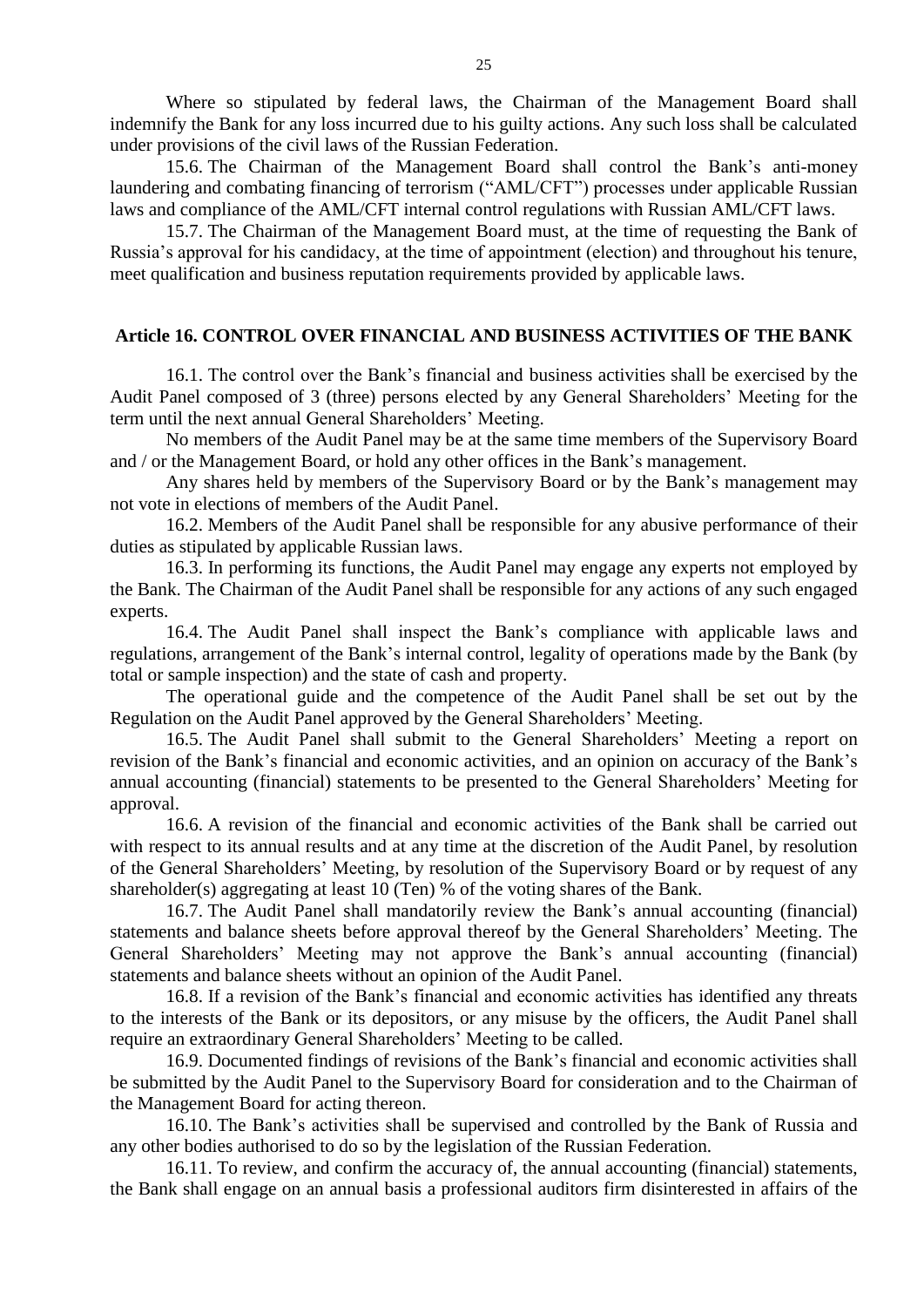Bank or its shareholders (external audit) and holding membership in a self-regulated organisation listed in the state register of self-regulated auditors' organisations.

The auditors firm shall be approved by the General Shareholders' Meeting. Fees for its services shall be determined by the Supervisory Board.

The Bank shall be audited in accordance with the legislation of the Russian Federation and IFRS under contracts made with auditors firms.

Any opinions prepared by the Audit Panel and the auditors firm based on the results of any revision of the Bank's financial and economic activities shall cover:

– confirmation of the accuracy of the data contained in the reports and other financial documents of the Bank;

– any non-compliance by the Bank with accounting and accounting (financial) reporting rules set out by statutory acts of the Russian Federation or with statutory acts of the Russian Federation applicable to its business activities.

The auditors' report on the review of the Bank's annual accounting (financial) statements in compliance with the legislation of the Russian Federation shall be filed with the Bank of Russia as and when required by applicable Russian laws.

## **Article 17. THE BANK'S INTERNAL CONTROL**

17.1. The Bank shall set up and maintain an internal control system designed to ensure:

- sound and productive business performance in making banking operations and other transactions, sound assets and liabilities management, in particular preservation of assets, and management of banking risks;

- correct, complete, fair and prompt preparation and provision of financial, accounting, statistical and other reports (for external and internal users), and information security (protection of the Bank's interests (goals) in the information sphere defined as the totality of information, IT infrastructure, parties collecting, generating, disseminating and using information, and systems regulating resulting relationships);

- compliance with regulations, self-regulatory organisations' standards, the Bank's constitutive documents and bylaws;

- preventing the Bank and its staff from being involved in any illicit activity, including money laundering and terrorism financing, and organising timely reporting to state authorities and the Bank of Russia as required by Russian laws.

17.2. The internal control system is a complex of bodies and areas of internal control ensuring compliance with the procedure of implementation and achievement of objects set forth by the laws of the Russian Federation, regulations, this Charter and bylaws of the Bank.

17.3. The system of internal control bodies is the set of management bodies, subdivisions and officers carrying out functions within the internal control system designated in the Bank's Charter and bylaws.

17.4. The Bank's internal control system includes the following areas:

- control by management bodies over the Bank's business processes;

- control over performance of the Bank's risk management and assessment system;

- control over distribution of authority to make banking operations and other transactions;

- control over management of information flows (receipt and sharing of information) and information security;

- ongoing monitoring of the internal control system's performance to appraise its adequacy for the Bank's business goals, detect flaws, propose improvements and control their implementation (the "internal control system monitoring").

17.5. Internal control shall be carried out, within the powers defined by this Charter and Bank's bylaws, by:

1) the Bank's governing bodies: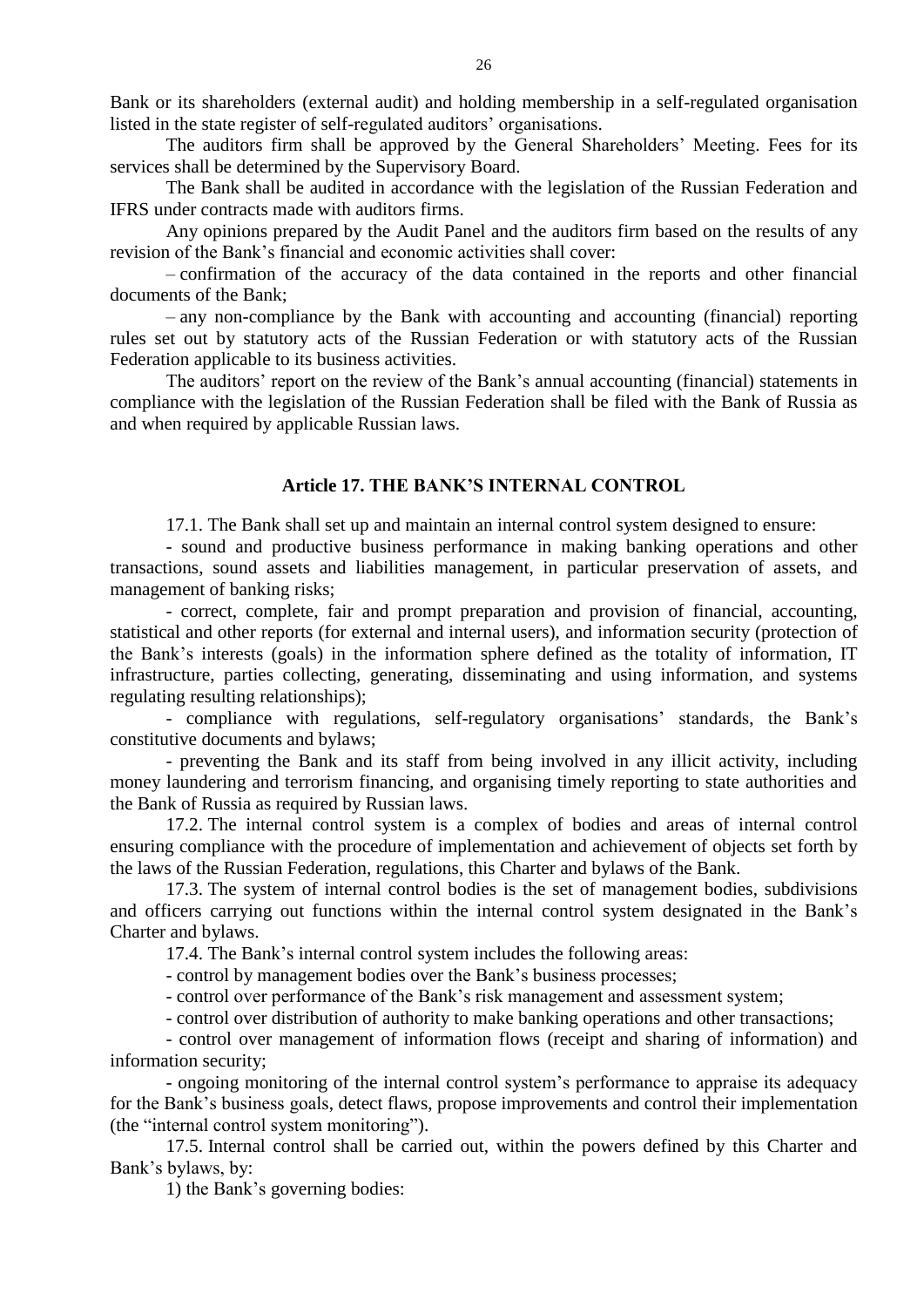– the General Shareholders' Meeting;

– the Supervisory Board;

– the Management Board;

– the Chairman of the Management Board and his deputies (First Deputy Chairmen of the Management Board, Deputy Chairmen of the Management Board);

2) the Chief Accountant of the Bank (his deputies);

3) the Audit Panel of the Bank;

4) the Audit and Risk Committee of the Supervisory Board;

5) the Bank's units and officers responsible for internal control as authorised by its bylaws: – the Internal Audit Division;

– the Internal Control Service (compliance service);

– the Financial Monitoring and Foreign Exchange Control Directorate (AML/CFT Unit) headed by a designated AML/CFT compliance officer;

– the stock market professional participant comptroller;

– the Risk Management Directorate;

6) other units as may be required by the nature and scale of the Bank's operations, the level and the mix of risks assumed.

17.6. In relation to internal control, the General Shareholders' Meeting is authorised to:

– approve bylaws on performance of internal control by the Bank's executive bodies;

– elect, remove, and determine remunerations and compensations for the members of, and approve any Regulations on, the Audit Panel.

17.7. Formation of the Supervisory Board is set out in Article 13 hereof and in the Regulations on the Supervisory Board as approved hereunder.

In relation to internal control, the Supervisory Board is authorised to:

– ensure setting up and maintaining of an efficient internal control system;

– review and approve any documents related to the set-up of the internal control system;

– appraise efficiency of the internal control and discuss any issues of internal control and any measures of improving its efficiency with the Bank's executive bodies;

– ensure the Bank's executive bodies' compliance with any recommendations or comments of the Internal Audit Division, the auditors' firm or the supervisory authorities;

– oversee performance of activities of the Internal Audit Division;

– review measures taken to comply with any recommendations and to remedy any irregularities identified in the Bank's business as reported by the Internal Audit Division at least twice a year;

– evaluate the internal control system's adequacy to any changes to the nature, scale and circumstances of the Bank's business;

– review the Stock Market Professional Participant Comptroller's quarterly performance reports;

– approve the amount and conditions of remuneration for the Head of Internal Audit Division;

– approve working plans of the Internal Audit Division.

17.8. Formation of the executive bodies of the Bank, in particular the appointment and removal of the Chairman of the Management Board and the members of the Management Board, are set out in this Charter and the Regulations on the Management Board and the Chairman of the Management Board as approved hereunder.

In relation to internal control, the Management Board and the Chairman of the Management Board are authorised to:

– define responsibilities for implementation of any resolutions of the Supervisory Board, to implement the Bank's strategy and policy in relation to set-up and performance of the internal control;

– authorise managers of the respective structural units to develop internal control policies, and control performance thereof;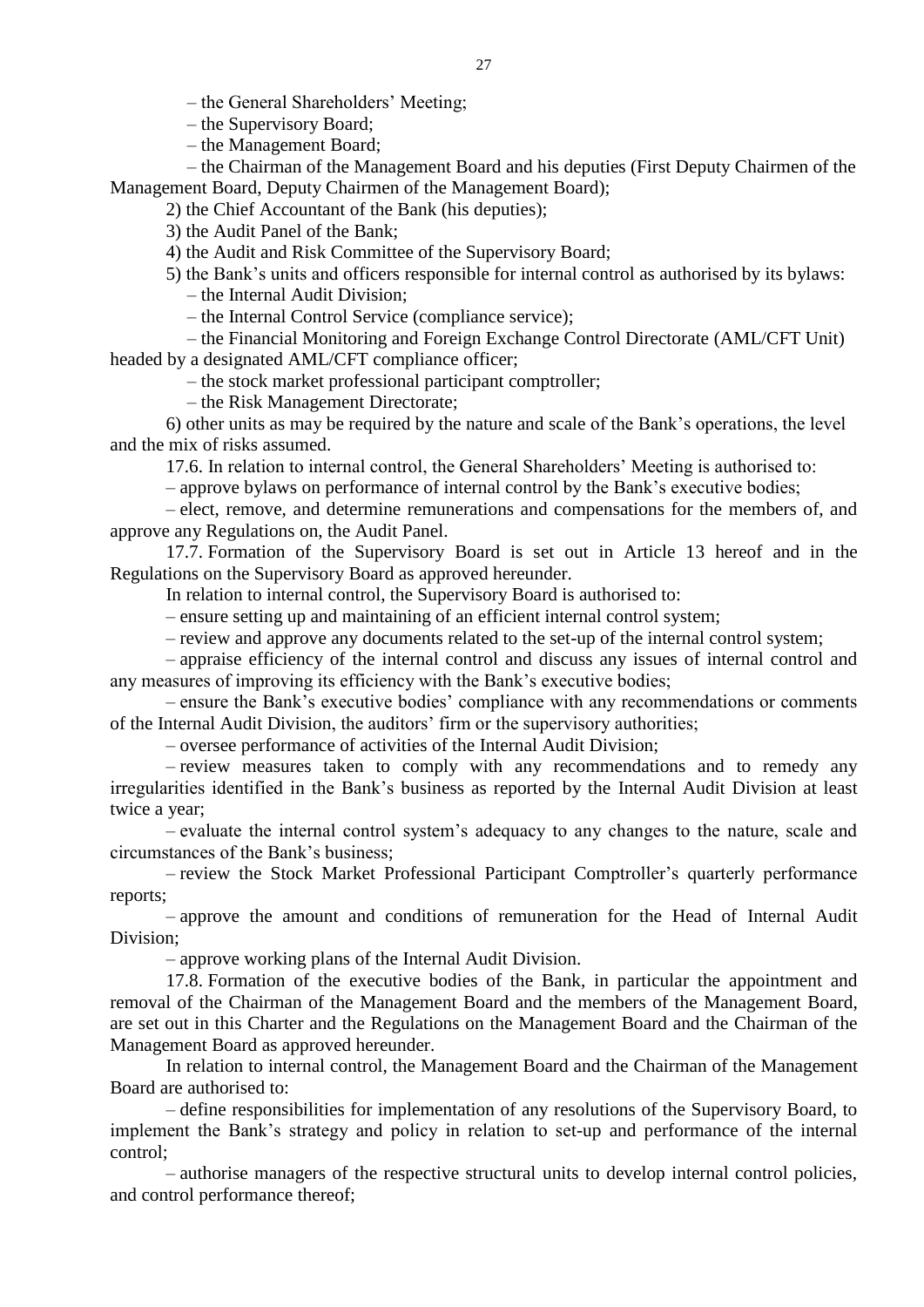– review compliance of the Bank's business with the internal control regulations, and to evaluate the adequacy of such regulations to the nature and the scale of the Bank's business;

– assign functions to the units and employees responsible for specific aspects (forms and methods) of internal control;

– review the materials and findings of regular internal control performance appraisals;

– set up efficient communication systems enabling provision of users with relevant information;

– ensure performance of a system for control over remediation of any irregularities or deficiencies identified in the internal control and appraise success of any such remediation.

The Deputy Chairmen of the Management Board (First Deputy Chairmen of the Management Board, Deputy Chairmen of the Management Board) are directed by the Chairman of the Management Board in relation to the internal control.

17.9. The Chief Accountant and his deputies shall be appointed and removed by the Chairman of the Management Board.

In relation to internal control, the Chief Accountant and his deputies are authorised to:

– set the accounting policy of the Bank in compliance with regulations of the Bank of Russia and applicable Russian laws;

– ensure true, complete, fair and up-to-date recording of the Bank's operations in the accounting books;

– ensure timely submission of the true and complete accounting (financial) statements and other information under the current statutes to state authorities and other persons, bodies and organisations as required by federal laws;

– monitor the compliance of the undertaken operations with applicable Russian laws and regulations of the Bank of Russia;

– assign responsibilities for the safekeeping, and control any transfers, of the Bank's property, and the performance of the Bank's obligations.

17.10. Formation and authority of the Audit Panel are set out in Article 16 hereof and the Regulation on the Audit Panel approved hereunder.

In relation to internal control, the Audit Panel may:

– audit the Bank's financial and economic activities;

– review the Bank's compliance with the accounting and other statutes of the Russian Federation;

– audit the trueness of information contained in any statements and any other financial documents of the Bank

17.11. Formation and authority of the Audit and Risk Committee of the Supervisory Board shall be as set out in the Regulation on the Audit and Risk Committee of the Supervisory Board approved by the Supervisory Board as provided for hereby.

In relation to internal control, the Audit and Risk Committee of the Supervisory Board may:

– advise the Supervisory Board as to the proposed auditor of the Bank, maximum remuneration for such auditor, and type and scope of its services, including associated services;

– approve any report(s) of the auditor(s) produced in respect of the Bank's accounting (financial) statements mandatorily made in accordance with the legislation of the Russian Federation and IFRS;

– monitor the scope of audit procedures and appraise auditor's impartiality and independence. In doing so, the Audit and Risk Committee of the Supervisory Board may not restrict the liberty and independence of the auditor's appraisal and shall procure that a complete and fair account of any issues found in the Bank's business is given to the Supervisory Board;

– consider any written reports, internal notes and statements of the Audit Panel on any irregularities identified from time to time in the Bank's business and advise the Supervisory Board as to prevention of any such irregularities in future;

– advise the Supervisory Board as to the amount of, and conditions for, remuneration of the Head of the Internal Audit Division;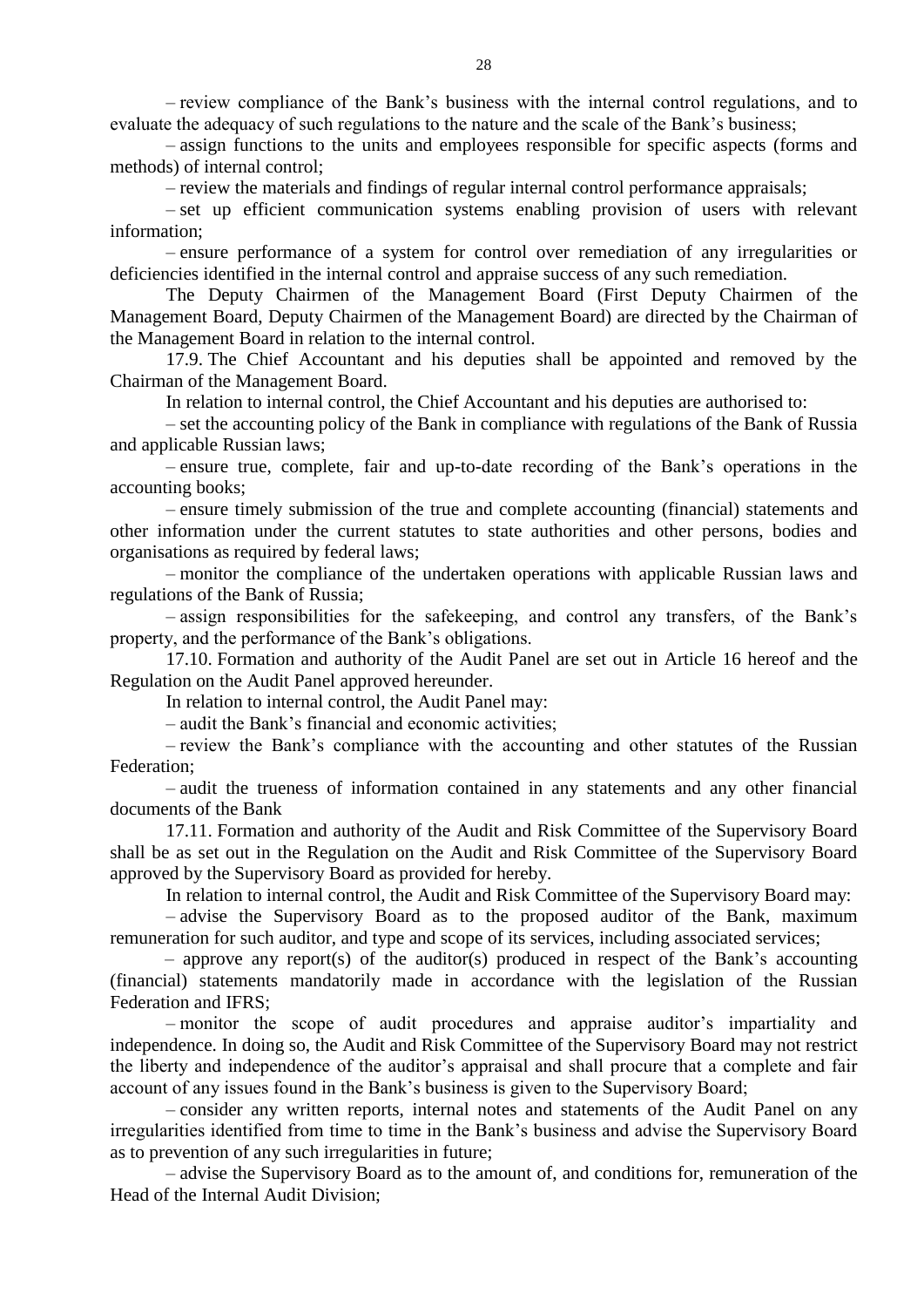– preliminary review of activity plans and reports of the Internal Audit Division;

– monitor and analyse the Internal Audit Division's performance;

– analyse the Internal Audit Division's reports on fulfilment of audit plans;

– appraise performance of the Head of the Internal Audit Division;

– oversee that the internal control system and processes cover such matters as preparation and presentation of accounting (financial) and internal reporting, monitoring of compliance with Russian legislation and the Bank's policy documents, efficiency of its operations and other transactions, and preservation of assets;

– advise management bodies as regards external audits and selection of external auditors;

– ensure prompt actions to address any flaws in the internal control system or breaches of Russian legislation, the Bank's policy documents, or any other issues identified by external auditors.

17.12. The designated AML/CFT compliance officer shall be appointed and removed by the Chairman of the Management Board.

In relation to internal control, the designated AML/CFT compliance officer shall be authorised to:

- ensure drafting AML/CFT internal control regulations for approval by the Chairman of the Management Board;

- make AML/CFT internal control-related decisions, in particular as to questionable qualification of any mandatorily controlled transactions, as to qualification of any suspected ML/FT transactions, the Bank's actions in respect of any suspected ML/FT transactions;

- ensure and control reporting to the competent authority;

- prepare and provide, at least once a year, to the Supervisory Board of written reports agreed with the Chairman of the Management Board on implementation of the AML/CFT regulations and the measures recommended for improvement of the AML/CFT system, provide to the Chairman of the Management Board routine reporting in such time and manner as provided for the Bank's bylaws;

- perform other functions in accordance with the Bank's bylaws.

17.13. The comptroller of the stock market professional participant shall be appointed and dismissed by the Chairman of the Management Board.

The comptroller of the stock market professional participant may inspect compliance of the Bank's activities as a stock market professional participant with requirements of the legislation of the Russian Federation on securities and on protection of investors' rights and lawful interests in the securities market and with regulations of the federal authority for the securities market.

The Stock Market Professional Participant Comptroller reports to, and acts under control of, the Supervisory Board.

17.14. The heads of Risk Management Directorate, Internal Audit Division or Internal Control Service of the Bank must, at the time of appointment and throughout their tenure, meet eligibility criteria and business reputation requirements set forth by applicable Russian laws and the Bank of Russia's regulations.

17.15. The Internal Audit Division is the unit of the Bank formed for the purpose of carrying out internal control within the Bank and supporting the Bank's management bodies in ensuring efficient performance of the Bank under this Charter and the Regulations on Internal Audit Division as approved by the Supervisory Board.

The rights, duties and qualification requirements of the head and employees of the Internal Audit Division shall be set out by departmental regulations and job descriptions, which must conform to the Bank of Russia's requirements. The number of staff in the Internal Audit Division shall be set by the Chairman of the Management Board sufficiently for efficient performance of, and achieving goals and tasks of internal control in, the Bank. The head of the Internal Audit Division may not supervise, and its employees (including head and deputy heads) may not combine their jobs with those in, any other unit of the Bank.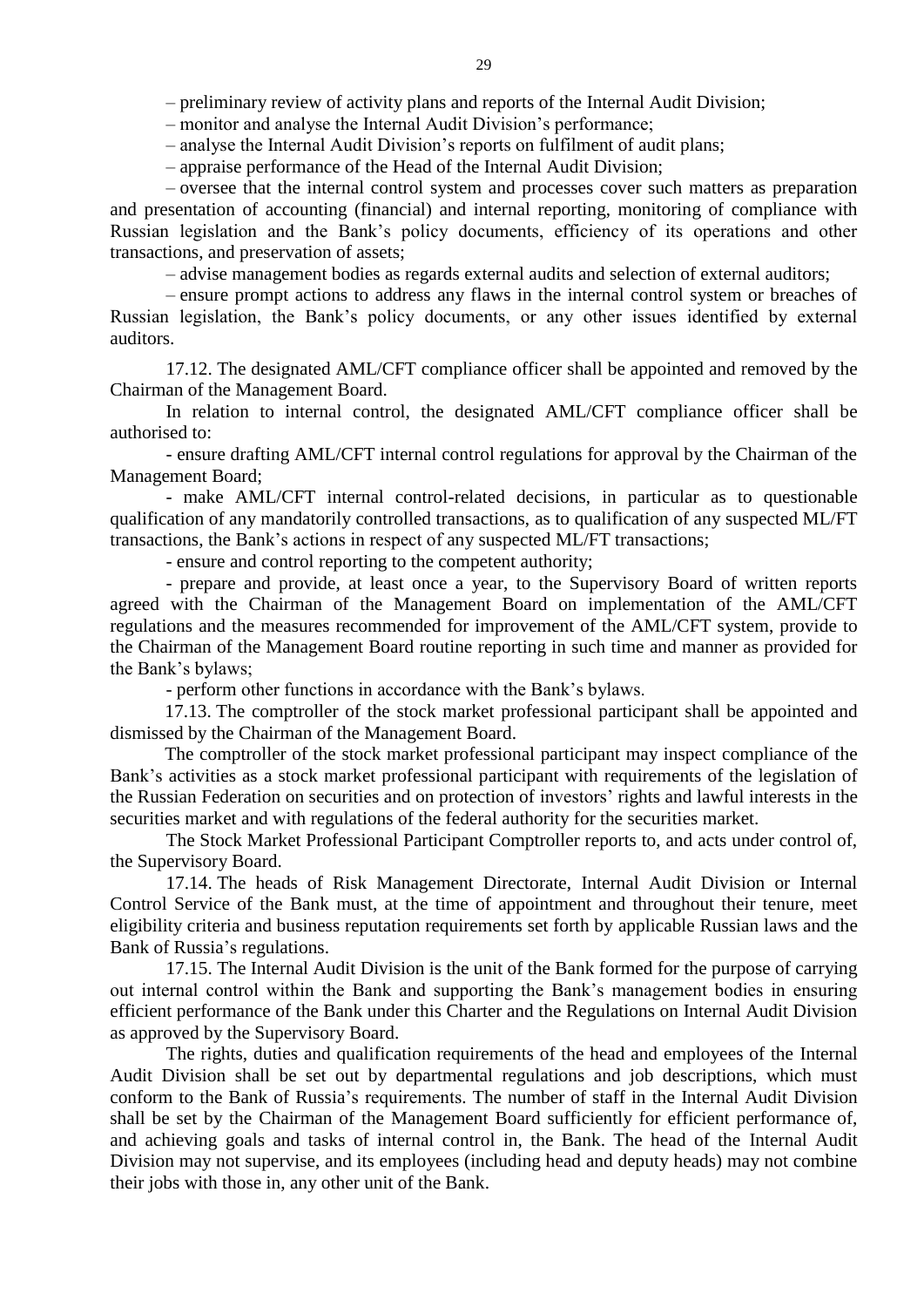The Internal Audit Division in the person of its Head shall be accountable for its activities to the Supervisory Board. The Internal Audit Division's performance shall be reviewed in accordance with the Bank of Russia's regulations.

The Head of the Internal Audit Division shall be appointed and removed by the Supervisory Board as advised by the Chairman of the Management Board.

Employees of the Internal Audit Division shall be appointed and removed by, or by a person authorised by, the Chairman of the Management Board as advised by the Head of the Internal Audit Division according to the Bank's internal policies.

Neither the Head (deputy heads) nor any employees of the Internal Audit Division may sign or visa on behalf of the Bank any payment (settlement) or accounting documents or any other documents whereby the Bank assumes any risks.

The Head of Internal Audit Division may not be given any responsibilities unrelated to internal audit functions. The Internal Audit Division may not include any subdivisions or employees whose activity is not related to internal audit functions.

The Internal Audit Division carries out the following internal control organisation functions:

– reviewing and appraising the internal control system's efficiency as a whole and implementation of resolutions made by the Bank's governing bodies;

– reviewing efficiency of, and compliance with, banking risk assessment methodology and banking risk management procedures set forth by the Bank's bylaws;

– reviewing the performance of the IT internal control system, including control over database integrity and protection from unauthorised access and/or usage, and contingency arrangements under the business continuity and recovery plan;

– reviewing and testing correctness, completeness and timeliness of bookkeeping and accounting statements, and reliability (which includes correctness, completeness and timeliness) of collecting and providing information and reporting forms;

– reviewing the means (methods) used to protect the Bank's property;

– appraising the Bank's operations for economic expediency and efficiency;

– reviewing internal control processes and procedures;

– reviewing performance of the Bank's Internal Control Service and Risk Management Directorate;

– other matters provided for by the Bank's bylaws.

17.16. The Internal Control Service is a subdivision created to conduct internal control and assist the Bank's management bodies in ensuring its efficient operation, growth and development. The Internal Control Service reports to the Chairman of the Management Board.

The Regulation on the Internal Control Service shall be approved by the Chairman of the Management Board.

The Head of Internal Control Service is an employee of the Bank's and shall be appointed by the Chairman of the Management Board. The Head of the Internal Control Service shall not be involved in any banking operations or other transactions.

The Internal Control Service carries out the following functions:

– identifying compliance risk, i.e. the Bank's exposure to losses due to non-compliance with Russian laws, the Bank's bylaws, standards of self-regulatory organisations (if mandatory for it), as well as due to sanctions and/or other enforcement actions imposed by supervisory bodies (the "regulatory risk";

– registering regulatory risk events, assessing their probability and quantifying possible impact;

– monitoring regulatory risk, in particular analysing the Bank's new banking products, services and their intended delivery methods for regulatory risk;

– giving, where necessary, regulatory risk recommendations to the heads of the Bank's subdivisions and the executive body designated by the Bank's bylaws;

– coordinating and promoting development of regulatory risk mitigation efforts in the Bank;

– monitoring efficiency of regulatory risk management;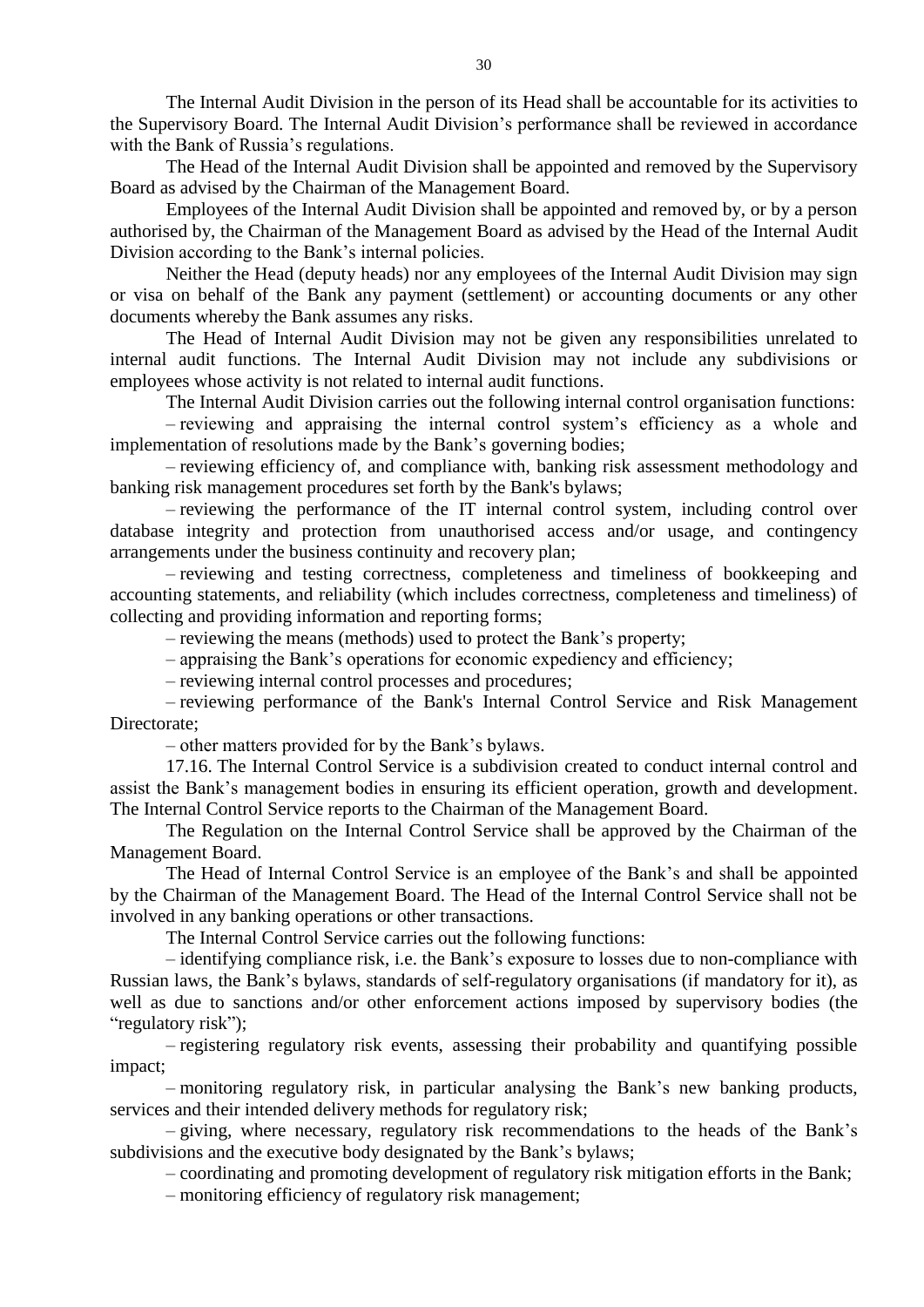– promoting development of regulatory risk management bylaws;

– informing the Bank's staff on regulatory risk management matters;

– identifying conflicts of interest at the level of the Bank as a whole and at the level of its individual employees, promoting development of related bylaws;

– analysing customer grievance indicators and the Bank's observance of customers' rights;

– analysing economic suitability of contracting legal entities and sole proprietors to render services and/or perform works required for the Bank to ensure banking operations (outsourcing);

– promoting development of bylaws intended to combat commercial bribery and corruption;

– promoting development of bylaws and arranging actions to ensure compliance with rules of corporate conduct and standards of professional ethics;

– participating, within its competence, in the Bank's communications with supervisory bodies, self-regulatory organisations, associations and participants of the financial markets.

17.17. The Internal Control Service may exercise other regulatory risk management functions set forth by the Bank's bylaws.

17.18. The Risk Management Directorate shall operate in the Bank on an ongoing basis. Risk management functions may be delegated to other subdivisions of the Bank subject to distribution of responsibilities between them.

The Risk Management Directorate shall report directly to the Chairman of the Management Board.

The Risk Management Directorate shall operate in accordance with applicable Russian laws, regulations of the Bank of Russia and other state authorities, the Charter, the Risk Management Directorate regulation and other bylaws of the Bank.

The Risk Management Directorate shall be headed by a manager to be appointed and removed by the Bank's order. The Risk Management Directorate Head and staff shall be employed by the Bank.

The Head of the Risk Management Directorate shall co-ordinate and control the work of all subdivisions (officers) carrying out risk management functions and of any special working bodies (committees) responsible for risk management, should they be created in the Bank.

The Risk Management Directorate's main objectives shall be to:

**–** ensure the total quantum and profile of risks taken by the Bank comply with ceilings set by the Bank's Development Strategy and resolutions of the Bank's management bodies;

– ensure the efficiency of the Bank's risk management system in accordance with its bylaws, international practice, requirements of the Bank of Russia and other state authorities;

– ensure the efficiency of the Bank's corporate credit process and corporate lending standards in accordance with the Bank's Risk Management Policy, international practice, requirements of the Bank of Russia and other state authorities.

To achieve the said objectives, the Risk Management Directorate shall perform functions set out in its regulation.

17.19. The Bank shall, within three days, notify the Bank of Russia in writing of any proposed material changes to its internal control system (changes to internal control rights or responsibilities of the Bank's management bodies or other bodies; changes to the Internal Control Service's structure; changes to subordination of the Head of the Internal Control Service; and any other changes as set out by the Bank's policy documents).

The Bank shall, within three days, notify the Bank of Russia in writing of the appointment of the heads of Risk Management Directorate, Internal Audit Division or Internal Control Service.

The Bank shall, within one business day, notify the Bank of Russia in writing of the dismissal of the heads of Risk Management Directorate, Internal Audit Division or Internal Control Service.

17.20. Formation, operational framework and authorities of any other corporate units performing internal control as required by nature and scale of the Bank's activities shall be defined by departmental regulations, job descriptions and other internal documents of the Bank.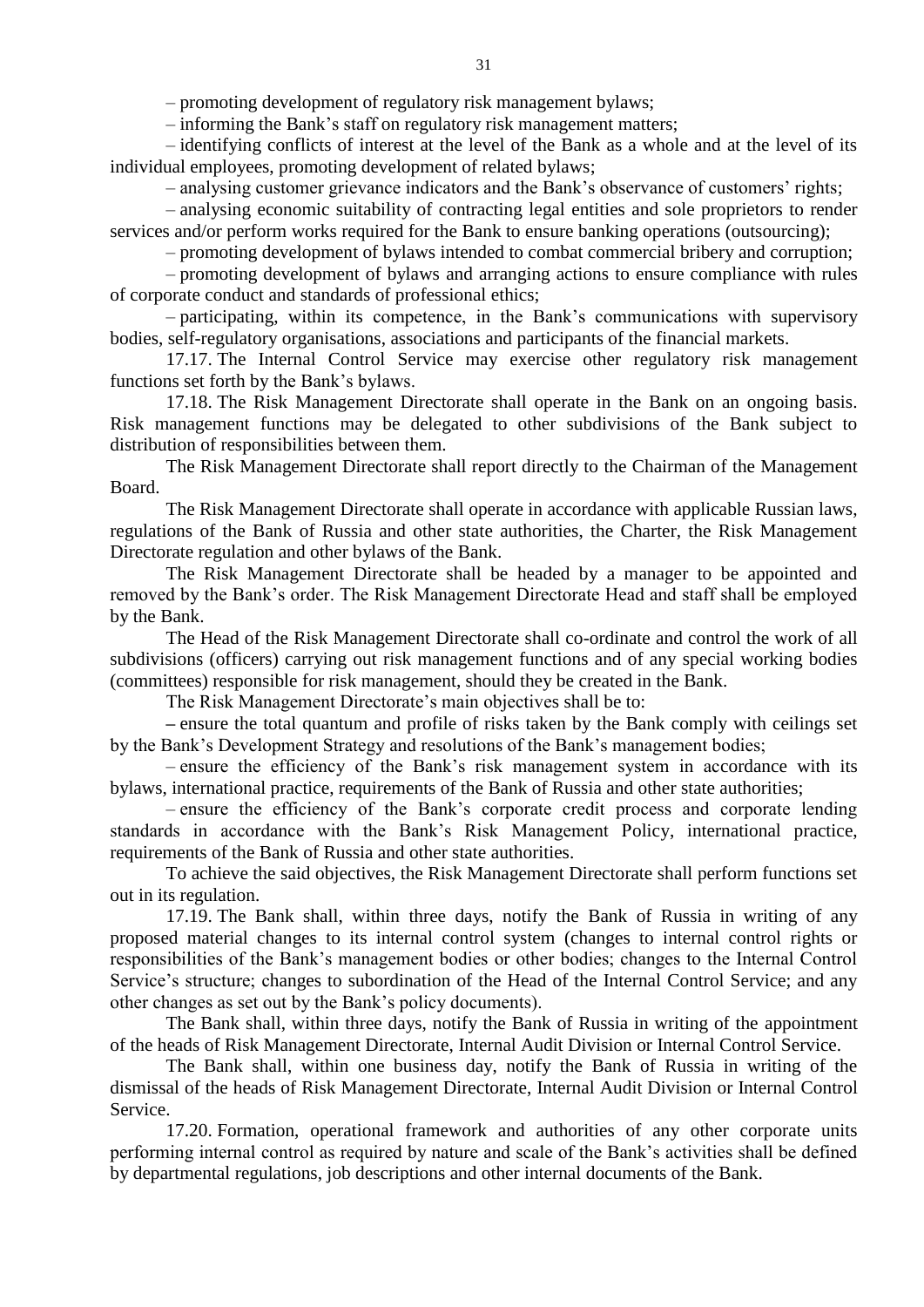## **Article 18. THE BANK'S ACCOUNTING AND REPORTING. KEEPING OF DOCUMENTS**

18.1. The accounting process and document circulation of the Bank shall be organised in compliance with the rules established by the Bank of Russia.

The Bank shall submit the reports related to the Bank's activities to the Bank of Russia covering its registered address in the form and within the terms established by the rules of the Bank of Russia.

18.2. The results of the Bank activities shall be reflected in monthly, quarterly and annual balance sheets, quarterly report on financial results, and in annual financial statements to be submitted to the Bank of Russia.

The Bank shall timely submit to the tax and any other supervising authorities the balance sheets, the reports and any other information required to verify the Bank's calculation and payment of taxes and any mandatory non-tax payments, and timely pay taxes and make any mandatory nontax payments as and when required by applicable Russian laws.

While carrying out banking activities, the Bank shall submit its accounting (financial) statements to any other government bodies and / or organisations authorised by them in the cases, as and to the extent stipulated by applicable Russian laws.

18.3. The Bank shall disclose information as and when required by applicable Russian laws.

18.4. The Bank shall provide all available information required to compile credit histories for all borrowers to at least one credit bureau included in the state register of credit bureaux as provided for by the Federal Law "On Credit Histories".

18.5. In implementation of the governmental social, economic and tax policies, the Bank shall ensure safe keeping, proper maintenance, long retention and usage (i.e. issuing certificates as requested by legal entities or individuals) of the Bank's staff-related documents. The Bank's staffrelated documents shall be transferred to the state custody as set forth by the Federal Archive Agency.

The scope and retention terms of the Bank's documents shall be determined as stipulated by the Federal Law "On Joint-Stock Companies", other federal laws and regulations of the Bank of Russia, as well as by the Schedules approved by the Federal Archive Agency.

The Bank's documents may only be destroyed upon verification of their normative retention term expiry by the Expert Committee and subject to duly made, cleared and approved certificates authorising destruction of documents not liable to permanent retention.

## **Article 19. BANK'S REORGANISATION AND LIQUIDATION**

19.1. The Bank's reorganisation or liquidation shall be carried out in accordance with applicable Russian laws.

19.2. The Bank's reorganisation shall result in the transfer of all its rights and obligations to its legal successors in compliance with applicable Russian laws. In case of the Bank's reorganisation, relevant amendments shall be made to the Credit Organisations State Registration Book, details of the reorganisation shall be entered into the Unified State Register of Legal Entities, and all the Bank's documents with non-expired storage term shall be delivered to its legal successor by a standard procedure.

19.3. The Bank of Russia may debar the Bank's reorganisation, if it would give rise to administering any bankruptcy preventing measures as stipulated by the Federal Law "On Insolvency (Bankruptcy)".

19.4. The Bank's liquidation shall be carried out in compliance with federal laws under a resolution of the General Shareholders' Meeting or a court judgement on the grounds set out by applicable Russian laws. The Bank's liquidation shall result in termination of its operation without transferring its rights and obligations by succession to other persons.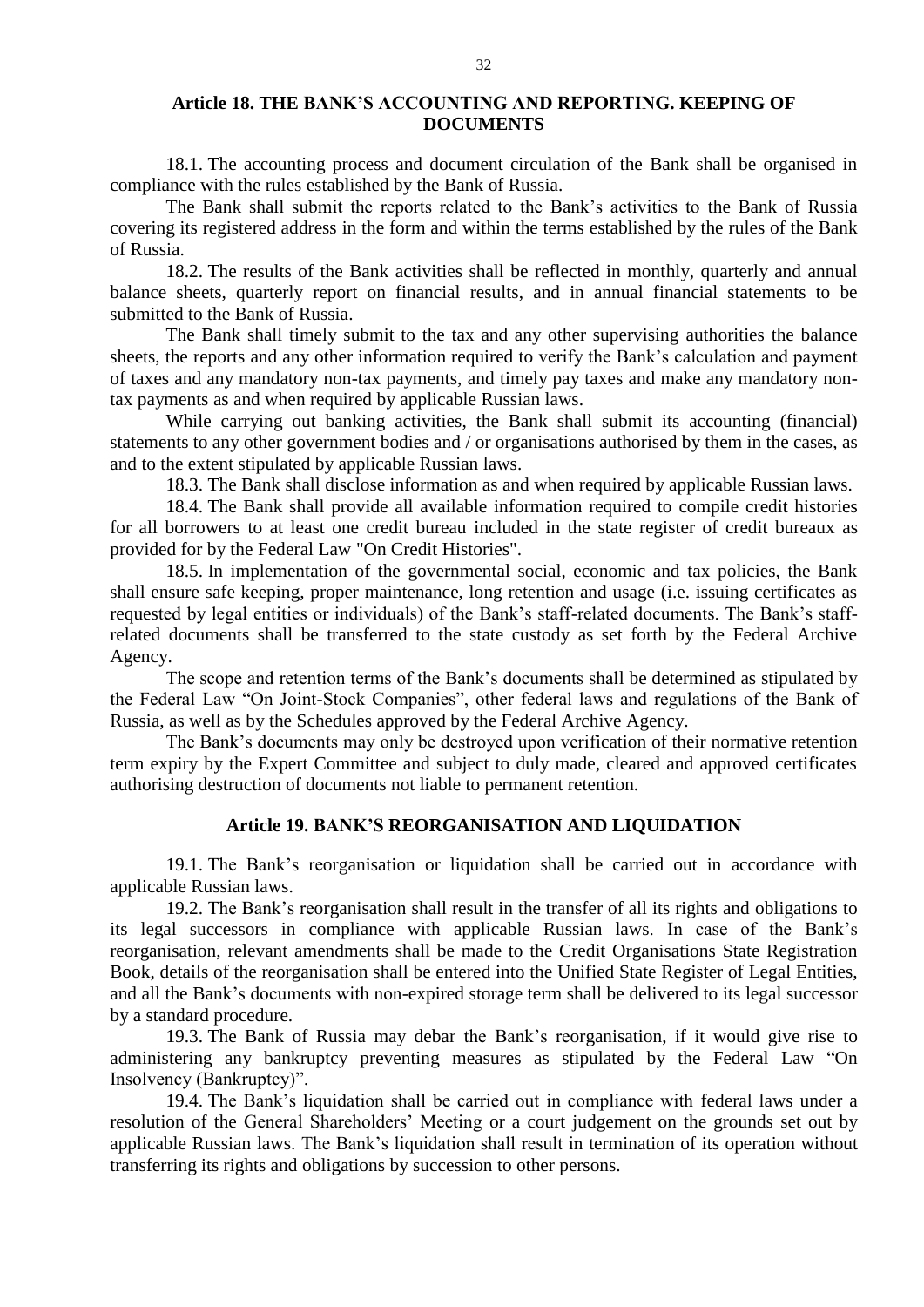19.5. In case of termination of the Bank's operation by resolution of the General Shareholders' Meeting on its liquidation, the Bank shall file a petition with the Bank of Russia to cancel its banking license. Such petition is filed as required by regulations of the Bank of Russia.

19.6. The Bank's liquidation by the Bank of Russia shall be made judicially under the Federal Law "On Banks and Banking" and regulations of the Bank of Russia.

19.7. If the Bank's activities meet the insolvency (bankruptcy) criteria set out by the Federal Law "On Insolvency (Bankruptcy)", the Bank shall be subjected to the measures of financial rehabilitation, a temporary administration shall be instituted, the Bank's compulsory reorganisation shall be made or it shall be declared bankrupt and shall be subject to liquidation under the Federal Law "On Insolvency (Bankruptcy)".

19.8. Any demands of the Bank's creditors made in connection with the Bank's liquidation shall be met as, and in the priority, set out by applicable Russian laws.

Upon completion of settlements with the Bank's creditors, the liquidation committee (the receiver) shall prepare the Bank's liquidation balance sheet.

The Bank's interim liquidation balance sheet and liquidation balance sheet shall be made, approved and filed with the Bank of Russia under applicable Russian laws.

The Bank's property left upon completion of settlements with creditors shall be distributed by the liquidation committee (the receiver) among the shareholders according to applicable Russian laws.

19.9. The Bank's liquidation shall be deemed completed and the Bank shall be deemed wound up once an authorised registering body enters a record to this effect into the Unified State Register of Legal Entities.

## **Article 20. AMENDING THE BANK'S CHARTER**

20.1. The Bank's Charter may be amended or approved in a new version by resolution of the General Shareholders' Meeting in the manner and time provided for by applicable Russian laws, except as provided for by this clause.

Any amendments to the Bank's Charter, including any amendments related to an increase of the Bank's charter capital, shall be made after a placement of the Bank's shares pursuant to a resolution of the General Shareholders' Meeting or the Supervisory Board on the increase of the Bank's charter capital, pursuant to a resolution of the General Shareholders' Meeting on the reduction of the Bank's charter capital by reducing the par value of shares, or any other resolution authorising placement of additional shares and emission securities convertible into shares, and a registered share issue closing report or, if no such report is provided for federal laws for such placement, extracts from the register of credit institutions' securities issues (additional issues) registered and/or cancelled by the Bank of Russia, suspended and/or resumed.

Any amendments to the Bank's Charter related to any reduction of its charter capital by acquiring the Bank's shares for the purpose of their redemption shall be made pursuant to a resolution of the General Shareholders' Meeting on such reduction and a report on the results of the shares acquisition approved by the Supervisory Board.

Any amendments to this Charter related to any reduction of its charter by redeeming any treasury shares in the cases contemplated by the Federal Law "On Joint-Stock Companies" shall be made pursuant to a resolution of the General Shareholders' Meeting on such reduction and the share redemption report approved by the Supervisory Board. In these cases the Bank's charter capital shall be reduced by the total par value of the shares redeemed.

20.2. Any amendments to the Bank's Charter shall be duly registered with the relevant state authority based on a resolution of the Bank of Russia.

20.3. Any amendments to or a new version of the Bank's Charter shall become effective for third parties upon their state registration or upon notification of the relevant state registration authority where so provided for by applicable Russian laws.